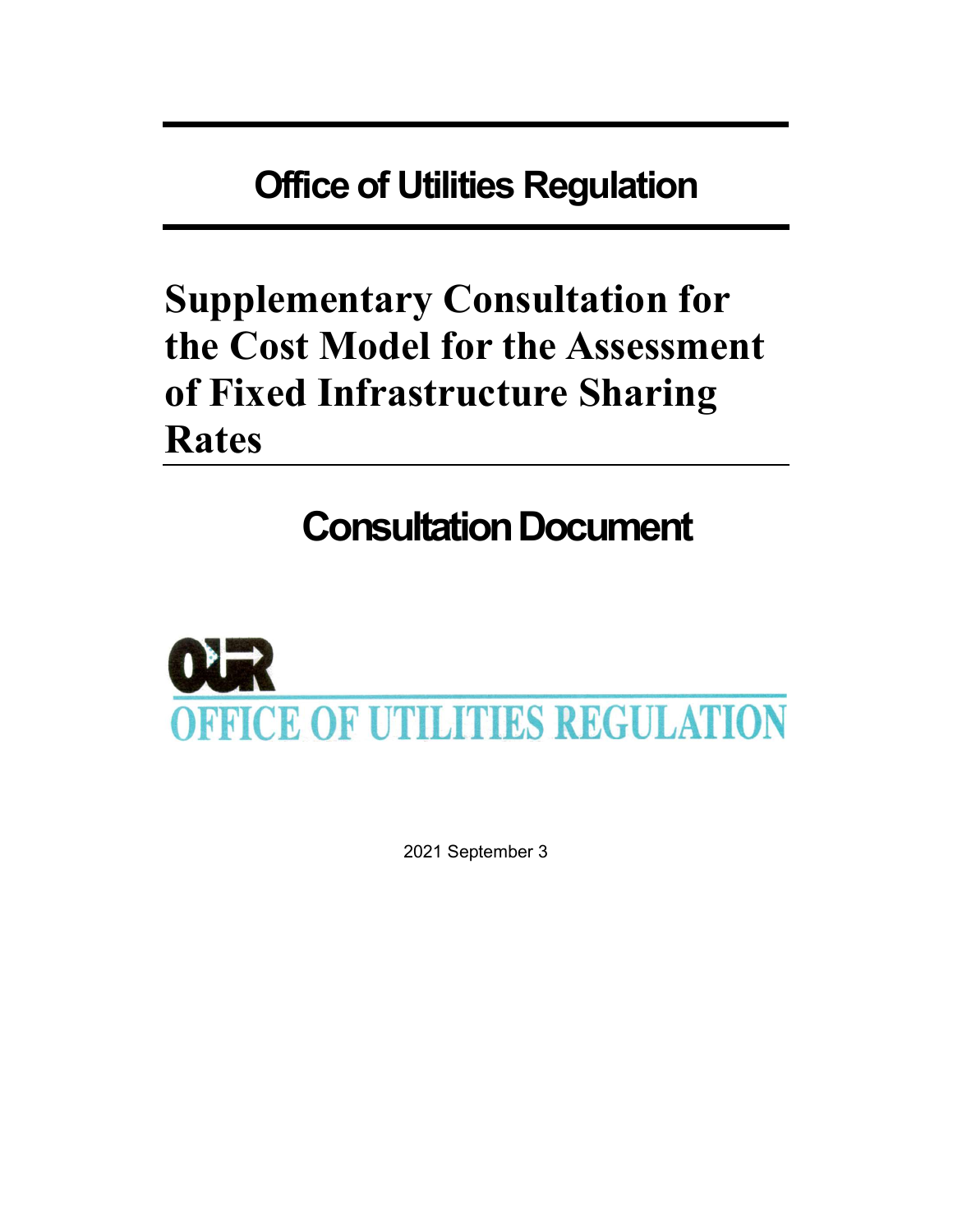# Abstract

The Telecommunications Act ("the Act"), specifically Section 29A, empowers the Office to impose on operators the obligation to share infrastructure (tangibles and intangibles) and to determine the terms and conditions of a sharing arrangement. In keeping with the mandate established under section 29A, the OUR has developed and consulted on Infrastructure Sharing Rules ("the Draft Rules"). These Rules are currently awaiting promulgation. Once promulgated, the Rules will be applicable to all telecommunications infrastructure that is amenable to sharing.

This document has been prepared to facilitate additional discussion and consultation with operators and industry stakeholders in relation to the development of a fixed infrastructure sharing cost model carried out by the Office of Utilities Regulation (OUR), with the support of Axon Partners Group Consulting (Axon Consulting).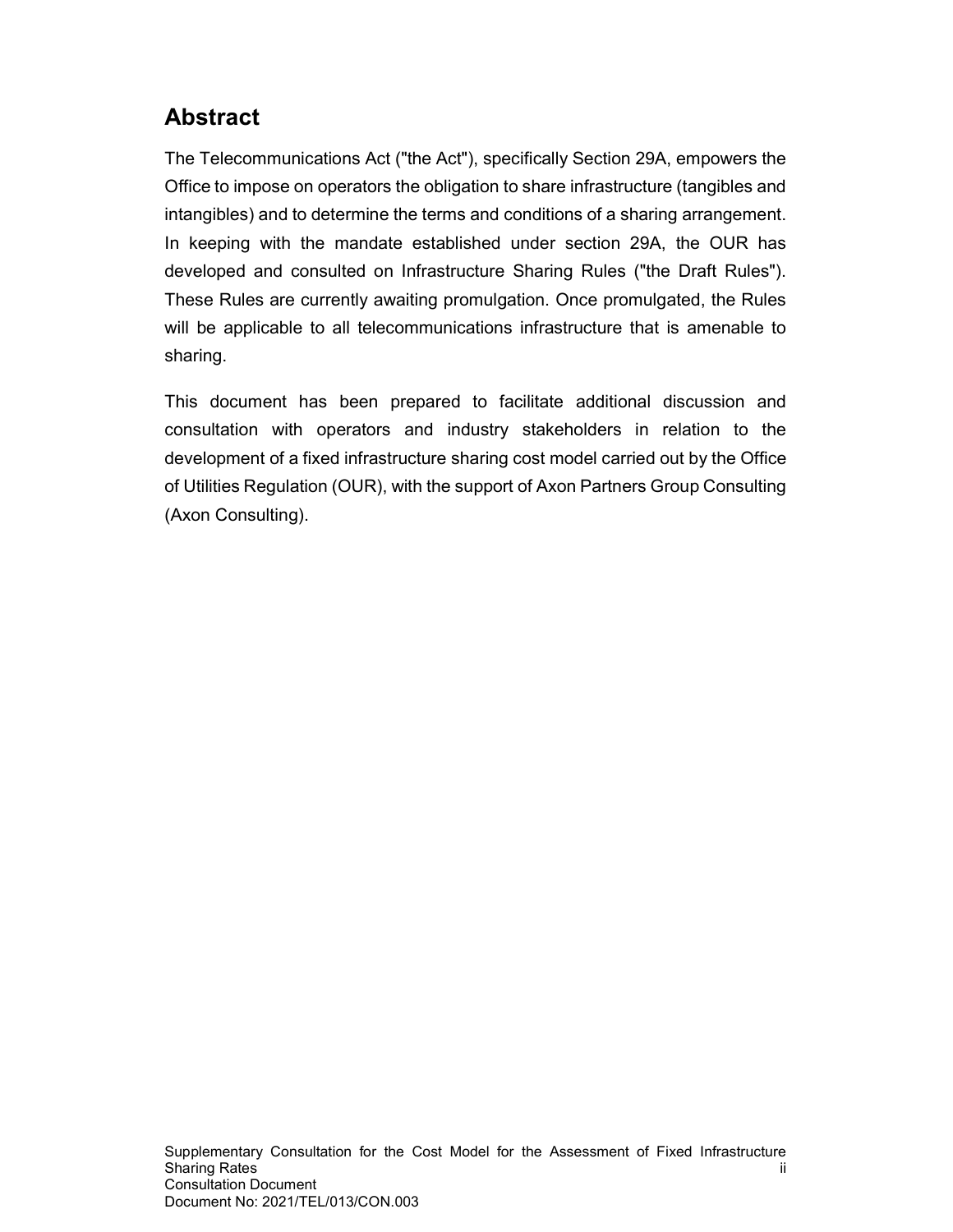## Table of Contents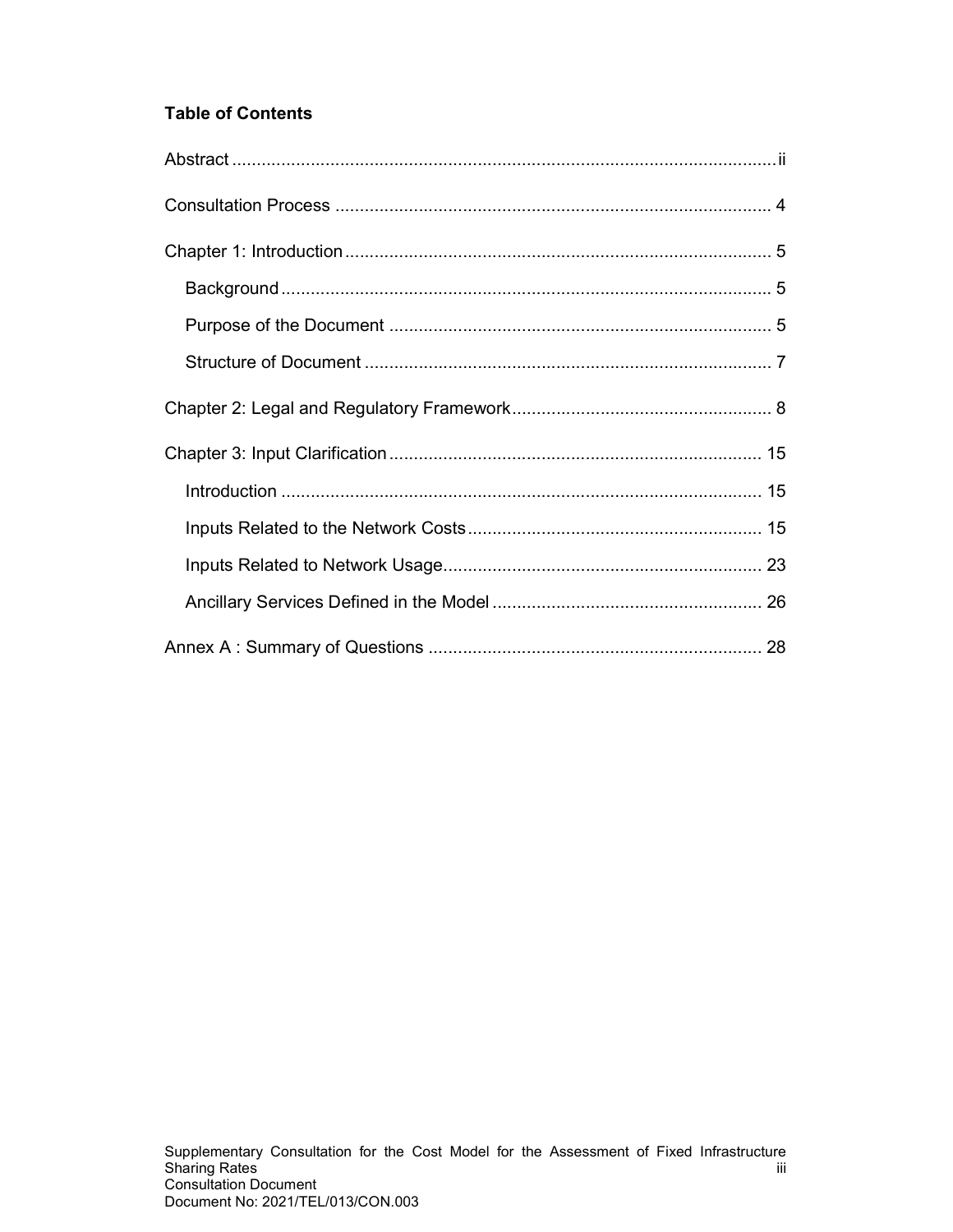# Consultation Process

Persons who wish to express opinions on this Consultation Document are invited to submit their comments in writing to the Office of Utilities Regulation ("OUR") by post, delivery, facsimile or e-mail addressed to:

Office of Utilities Regulation P.O. Box 593, 36 Trafalgar Road, Kingston 10

Attention: Fay Samuels Fax: (1) 876 929-3635 E-mail: FISC@our.org.jm

### Responses are requested by 2021 October 1

Any confidential information should be submitted separately and clearly identified as such. The submission of confidential information should be accompanied by a detailed justification in keeping with section 7(6) of the Telecommunications Act.

Responses that are not confidential, pursuant to sections 7(6) and 7A of the Telecommunications Act, will be posted to the OUR's website (http://www.our.org.jm/). Respondents are therefore requested, where possible, to supply their responses in electronic form to facilitate such postings.

## Consultative Timetable

The timetable for the consultation is summarized in the table below:

| Event                                              | Date               |
|----------------------------------------------------|--------------------|
| <b>Publish Supplementary Consultation Document</b> | 2021 September 3   |
| Responses to the Consultation Document             | By 2021 October 1  |
| Comments on Responses                              | By 2021 October 15 |
| <b>Issue Determination Notice</b>                  | By 2022 April 30   |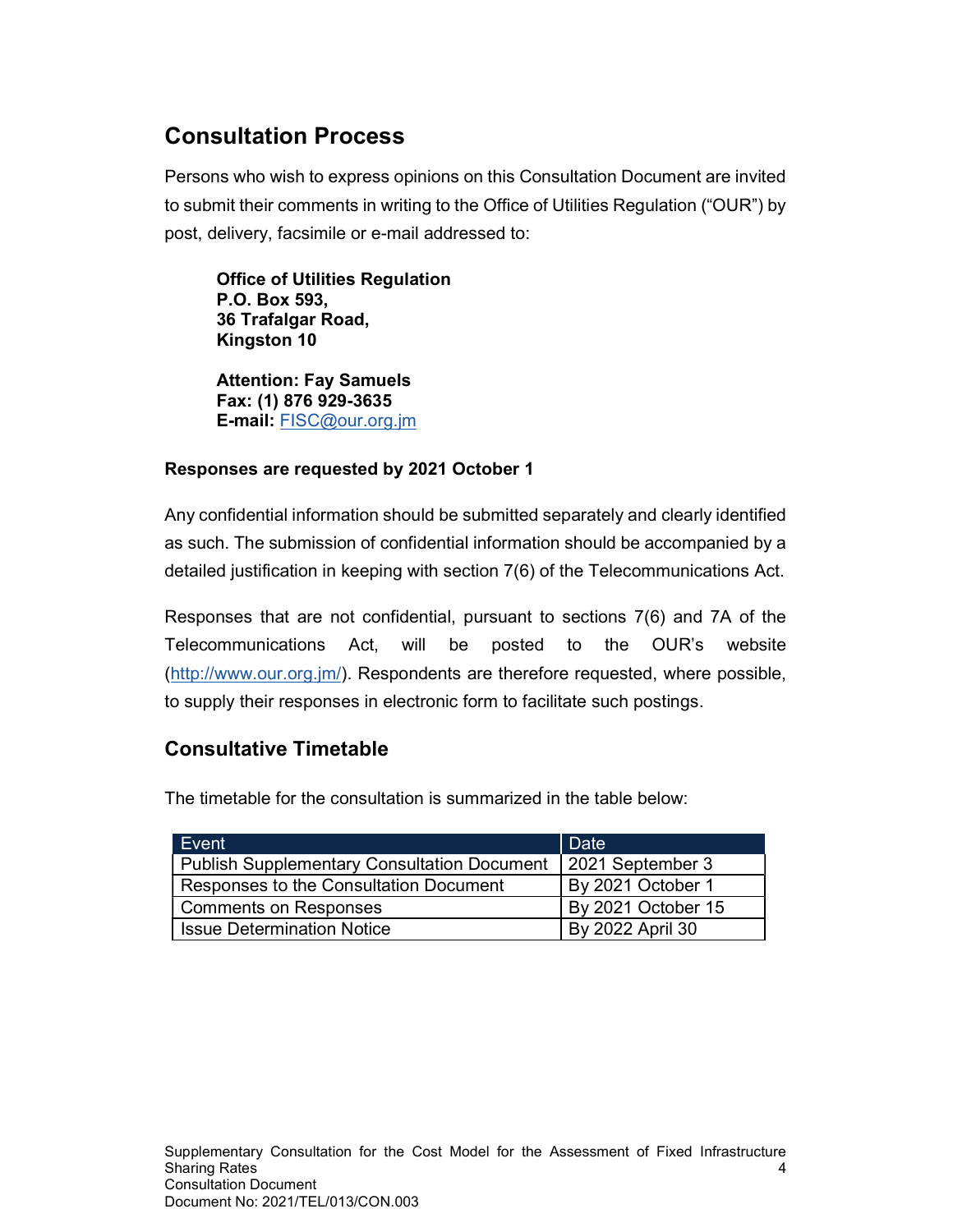# Chapter 1: Introduction

## **Background**

- 1.1. Taking account of the realities of the Jamaican telecommunications sector, the OUR decided that proactive regulatory initiatives were necessary to address the sharing of fixed infrastructure. The OUR is of the view that the development of a tool by which to determine and validate fixed infrastructure sharing charges, will allow the OUR to discharge its mandate in an expeditious manner. As such the OUR has taken steps to develop a standalone fixed infrastructure sharing cost model to evaluate the costs of fixed infrastructure sharing services.
- 1.2. On 2020 January 8, the OUR published the Consultation Document, "Update of the Fixed Cost Model and Assessment of Fixed Infrastructure Sharing Costs - Principles and Methodology – Consultation Document" (Document No: 2020/TEL/001/CON.001). The document outlined the proposed methodology for the development of the Fixed Infrastructure Sharing Cost Model. The relevant data request was also sent to operators in October 2019.
- 1.3. The OUR published the Determination Notice entitled "Assessment of Fixed Infrastructure Sharing Costs – Principles and Methodology - Determination Notice" (Document No. 2020/TEL/021/DET.005) (hereinafter "the Methodology") on 2020 December 28. The document presented the determinations regarding the methodological framework, which will be used to develop the infrastructure sharing cost model.
- 1.4. On 2021 January 18, the OUR published the Consultation Document entitled "Cost Model for the Assessment of Fixed Infrastructure Sharing Rates - Draft Model" (Document No: 2021/TEL/001/CON.001) (hereinafter "the Consultation Document") as well as the draft Fixed Infrastructure Sharing Cost Model ("the draft Model").

## Purpose of the Document

1.5. In their feedback on the Consultation Document and draft Model, operators raised several concerns regarding some of the inputs included in the draft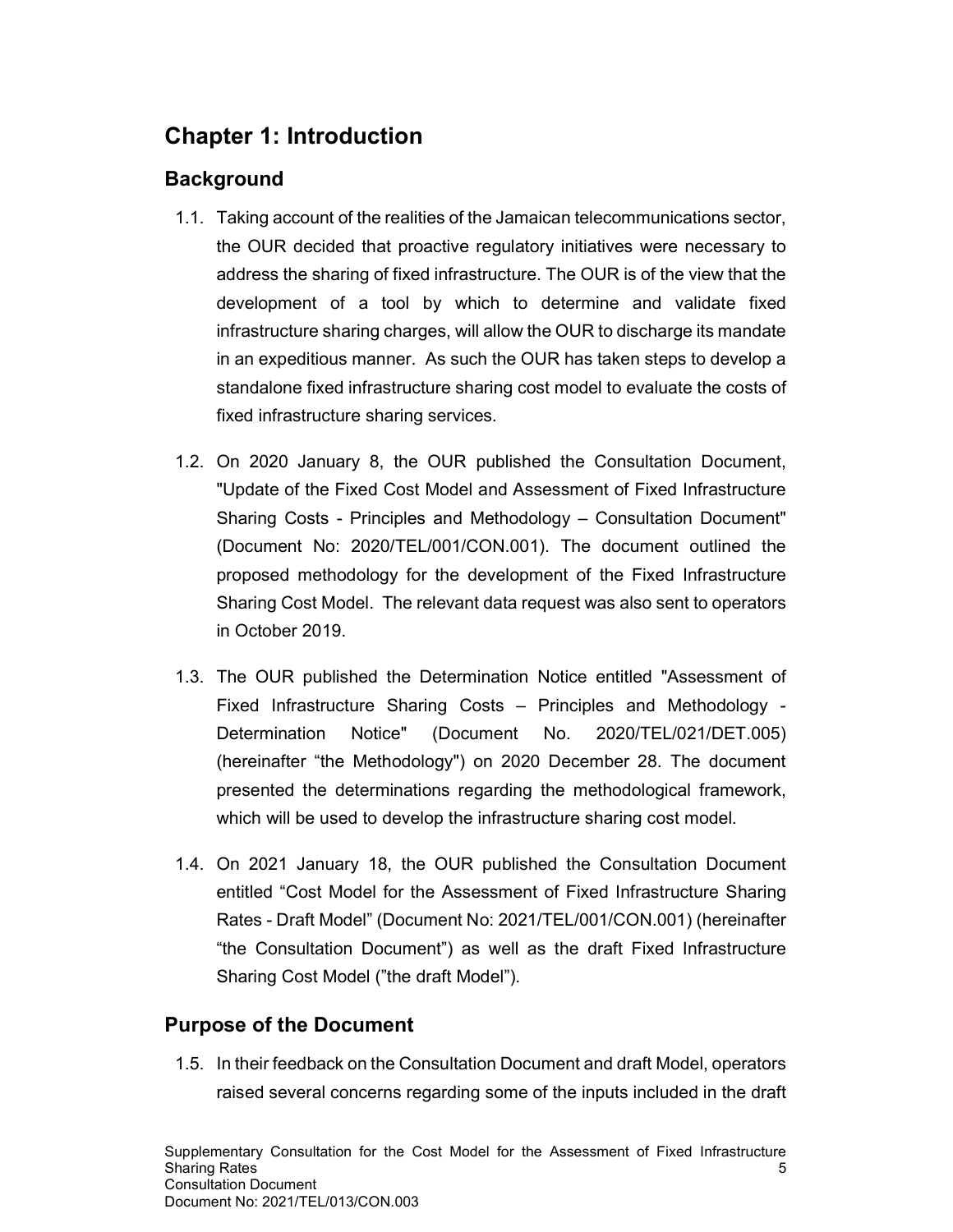Model. Most of these concerns involved the international benchmark data utilized in the draft Model.

- 1.6. The OUR would like to point out that an extensive data request process was carried out with Jamaican fixed operators between 2019 October 18 and 2020 May 26. Despite the extended data request period, operators provided minimal information throughout the process, with one operator indicating that international benchmarks should be utilized where operators have not provided the requested data. In keeping with Determination 3 of the Methodology, in the absence of data from the operators, the OUR populated the remaining inputs based on international benchmarks and publicly available data.
- 1.7. Notwithstanding the foregoing, the OUR has taken the decision to issue a supplementary Consultation Document. The purpose of this document is as follows:
	- to clarify the source of some of the main inputs included in the draft Model; and
	- to give operators an additional opportunity to present verified arguments and/or data for the update of the inputs of the Fixed Infrastructure Sharing Cost Model.
- 1.8. The relevant aspects of the Fixed Infrastructure Sharing Cost Model, for which the OUR is seeking additional input from operators, are detailed in Chapter 3 of this document.
- 1.9. The OUR encourages stakeholders to support all comments on the Draft Model with relevant arguments and also data, analysis, benchmarking studies and information based on the national situation, or on the experience of other countries, (if relevant). The OUR is likely to give greater weight to comments supported by relevant, appropriate arguments and evidence.
- 1.10. Subsequent to this process, the Fixed Infrastructure Sharing Cost Model and the associated Determination Notice will be finalized and published.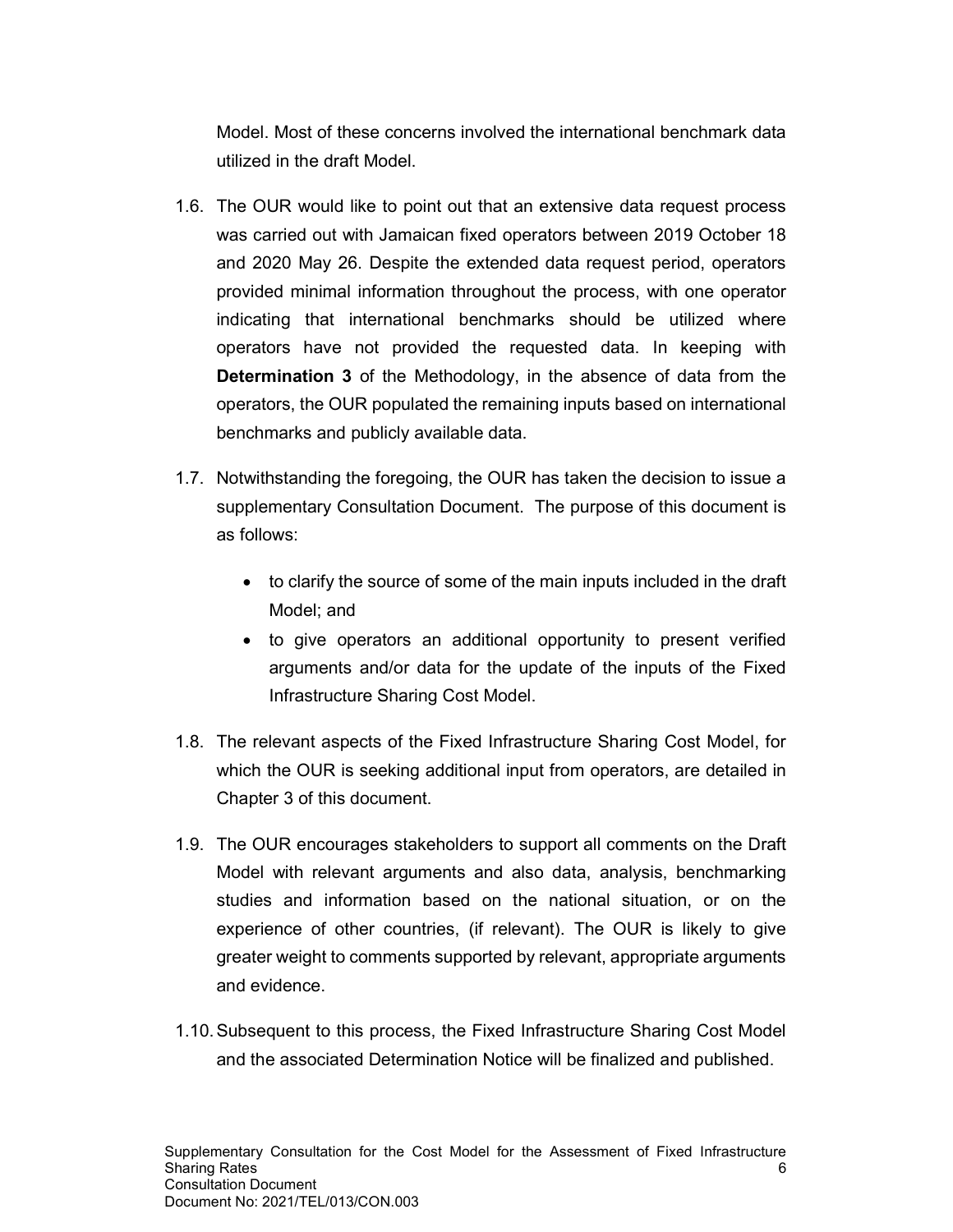## Structure of Document

1.11. The remainder of the document is structured as follows:

- Chapter 2 outlines the legal and regulatory framework that describes the remit of the OUR in regard to the setting of infrastructure sharing rates.
- Chapter 3 seeks to clarify inputs utilised in the draft Model.
- Annex A: Summary of Questions.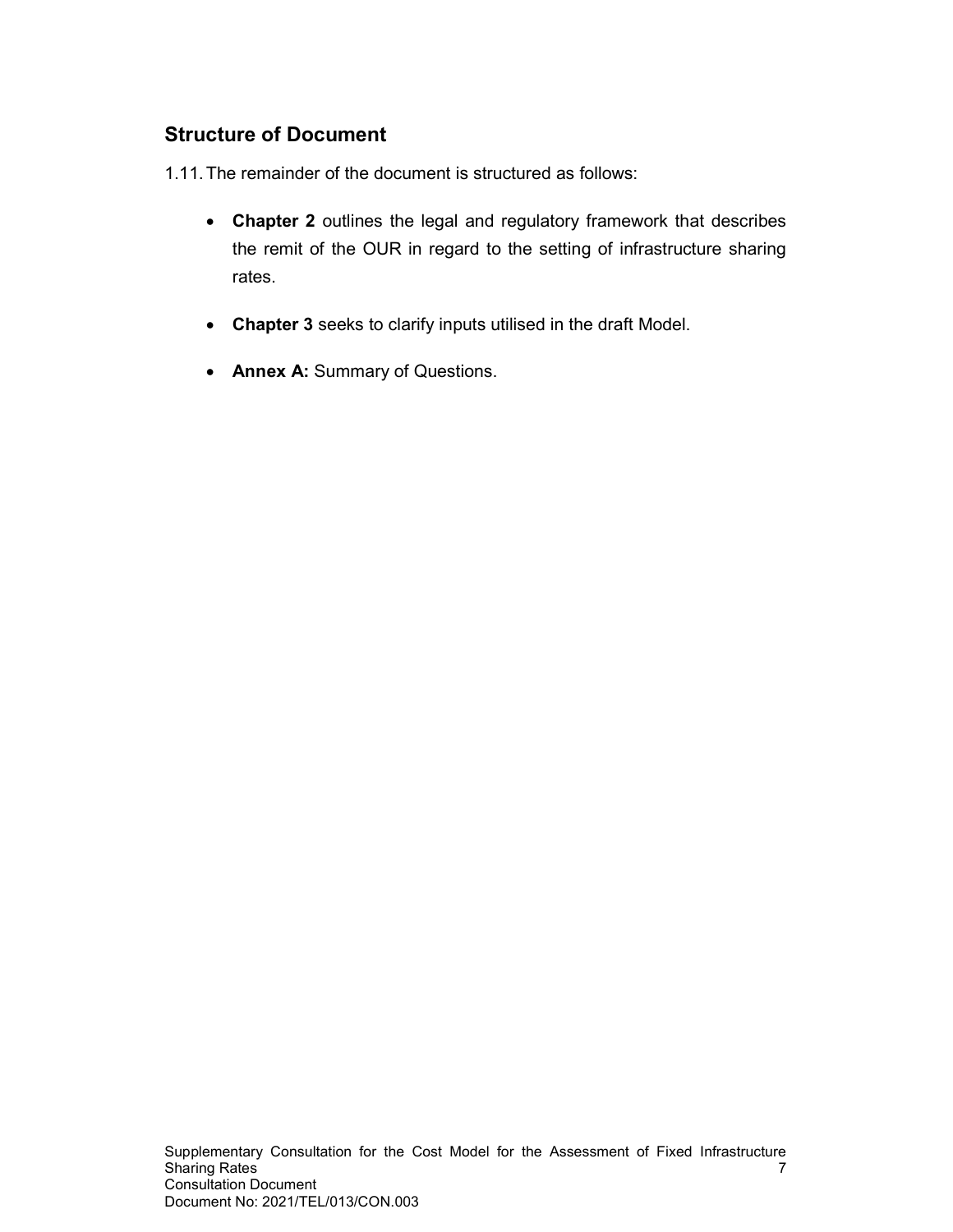# Chapter 2: Legal and Regulatory Framework

- 2.1. The power of the OUR to regulate telecommunication services and facilities is articulated in the Telecommunications Act (the "Act"), of which the main objectives are:
	- (a) To promote and protect the interest of the public

(b) To promote universal access to telecommunications services for all persons in Jamaica

(c) To facilitate the achievement of the objects referred to in paragraphs (a) and (b) in a manner consistent with Jamaica's international commitments in relation to the liberalization of telecommunications; and

(d) to promote the telecommunications industry in Jamaica by encouraging economically efficient investment in, and use of, infrastructure to provide specified services in Jamaica.

2.2. As part of its overall functions to regulate specified services and facilities under section 4(1) of the Act, and in keeping with its express power to determine the rates which may be charged in respect of the provision of a prescribed utility service under section 4(4) of the Office of Utilities Regulation Act ("the OUR Act"), the OUR is authorised to determine the prices charged by telecommunications operators for the provision of services.

Section 4(1)(a) of the Act states:

"(1) The Office shall regulate telecommunications in accordance with this Act and for that purpose the Office shall –

(a) regulate specified services and facilities"

Section 4(4) of the OUR Act states:

"(4) The Office shall have power to determine, in accordance with the provisions of this Act, the rates or fares which may be charged in respect of the provisions of a prescribed utility service."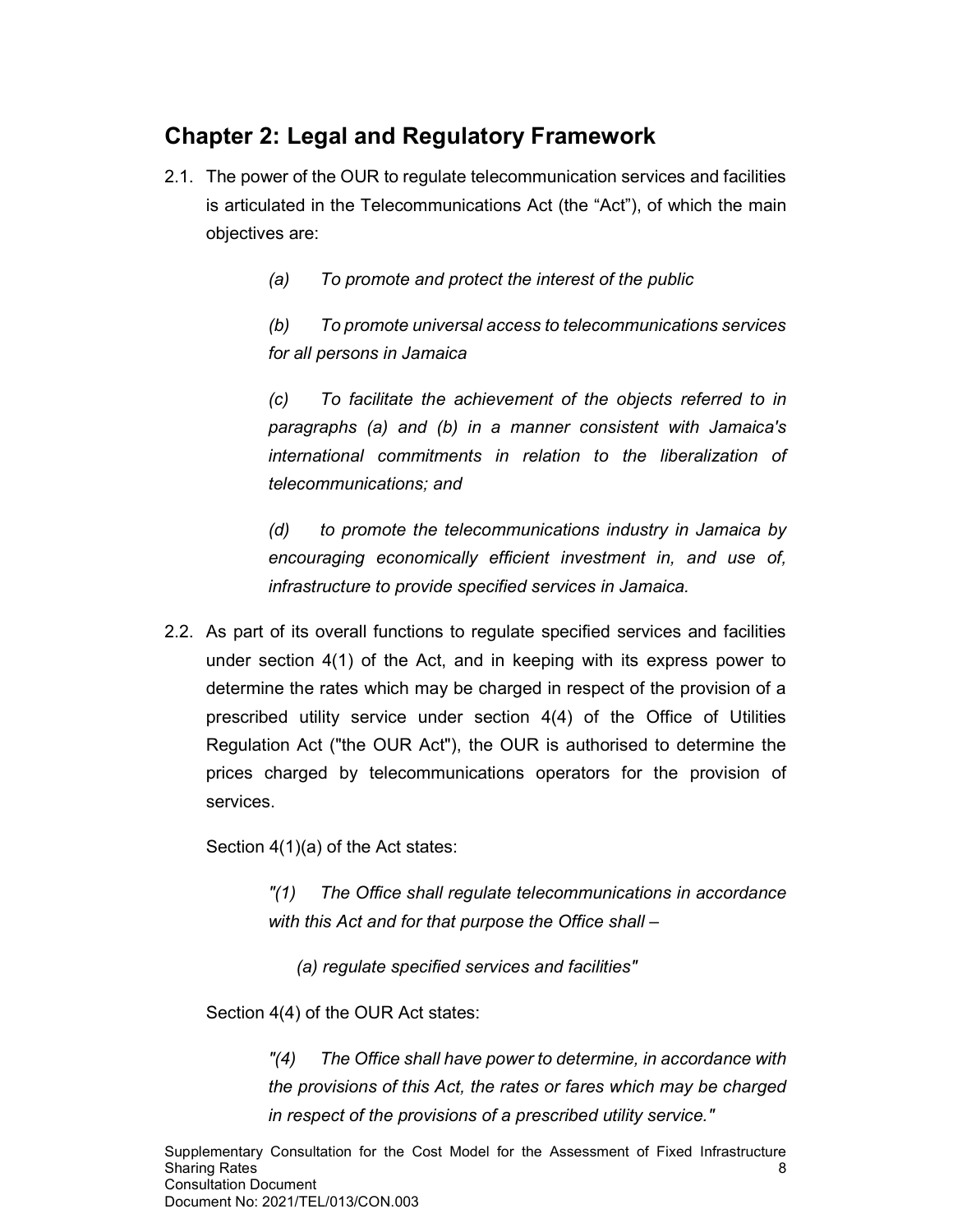- 2.3. A "specified service" is defined in section 2 of the Act to mean, inter alia, a telecommunications service, while a "prescribed utility service" is defined in section 2 and the First Schedule of the OUR Act to include the provision of telecommunications services.
- 2.4. With respect to infrastructure sharing, express provisions regarding the powers of the OUR to impose an infrastructure sharing obligation and to determine the terms and conditions of the infrastructure obligation are set out in section 29A of the Act which reads as follows:

"(1) Subject to subsection (3), the Office may -

(a) impose an infrastructure sharing obligation on a licensee, where the Office considers it to be justified having regard to any of the following considerations –

(i) matters relating to public health or to the environment or town planning or other development considerations;

(ii) economic inefficiencies; or

(iii) physical or technical impracticability;

(b) determine the terms and conditions of any infrastructure sharing obligation imposed pursuant to paragraph (a); and

(c) hear and determine complaints made by licensees and disputes in respect of charges and other terms and conditions of the infrastructure sharing arrangement.

(2) All infrastructure sharing arrangements made by the Office shall include the making of rules, after consultation with the Minister, for the apportionment of the costs of sharing infrastructure; and the rules shall be made in accordance with the principles set out in section 33.

(3) In determining whether to impose an infrastructure sharing obligation on a licensee, or in determining the terms and conditions of an infrastructure sharing obligation imposed under subsection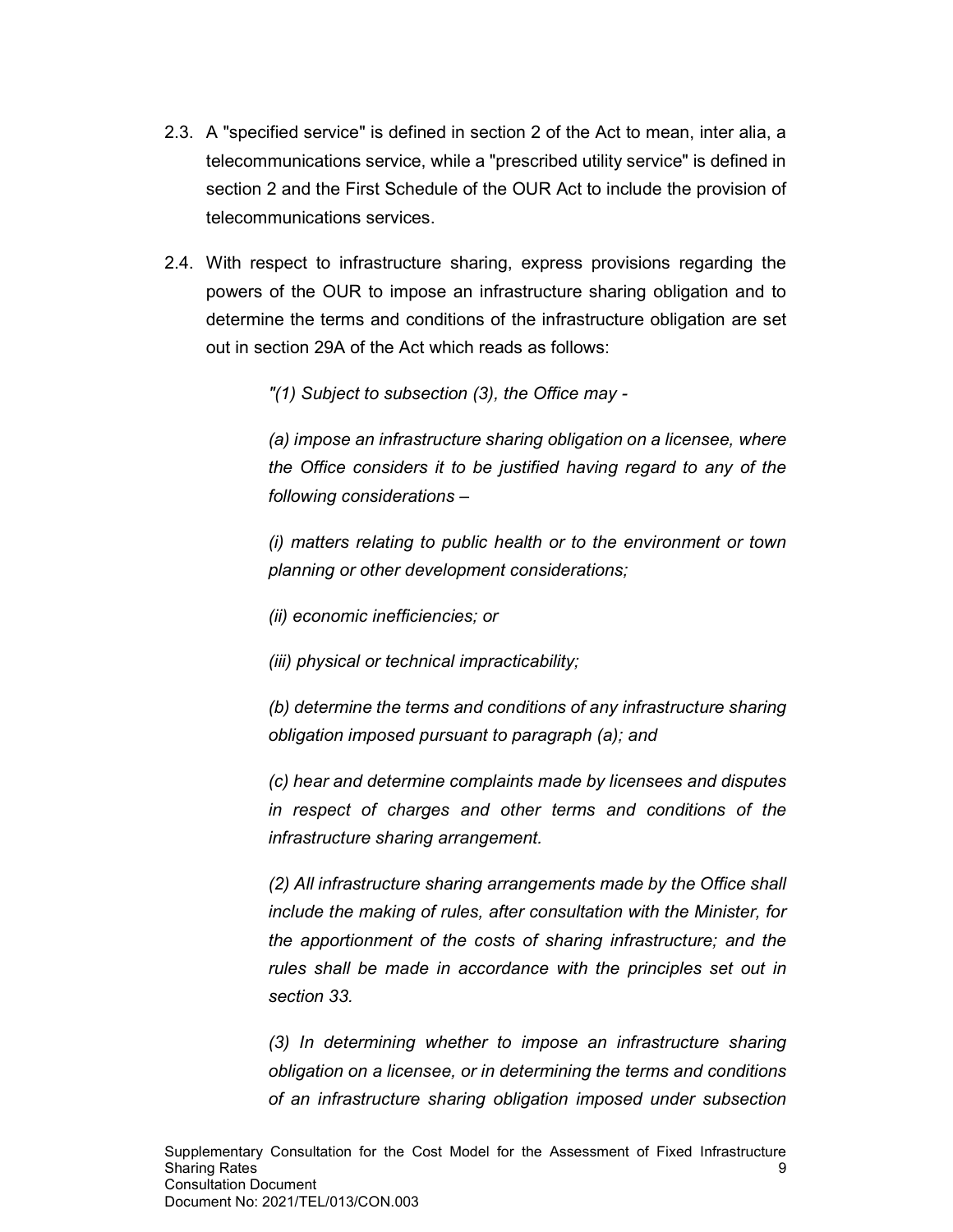(1), the Office shall consult with licensees, the relevant environmental and planning authorities and the Authority.

(4) In this section-

"infrastructure sharing" means the provision to licensees of access to tangibles used in connection with a public network or intangibles facilitating the utilization of a public network;

"intangibles" includes agreements, arrangements, leases, licences, franchises, rights of way, easements and other similar interests;

"tangibles" includes-

- a) lines, cables and wires;
- b) equipment and apparatus;
- c) towers, risers and masts;
- d) conduits, tunnels and ducts;
- e) manholes and other holes and pits;
- f) poles and antennae;
- g) huts and landing stations; and
- h) land, building and other real property."
- 2.5. In accordance with its powers under section 29A of the Act, on 2017 March 30, the OUR published and consulted on a Notice of Proposed Rule-Making on Infrastructure Sharing which included Proposed Infrastructure Sharing Rules - Document No. 2017/TEL/002/NPR.001. (Infrastructure Sharing NPRM). The OUR further published on 2018 February 9 its comments on the responses received from this consultation in the document - Infrastructure Sharing: OUR's Comments on Responses to Notice of Proposed Rulemaking (Document No. 2018/TEL/003/RES.001), which document in combination with the Infrastructure Sharing NPRM formed the basis of the proposed infrastructure sharing rules to be promulgated (the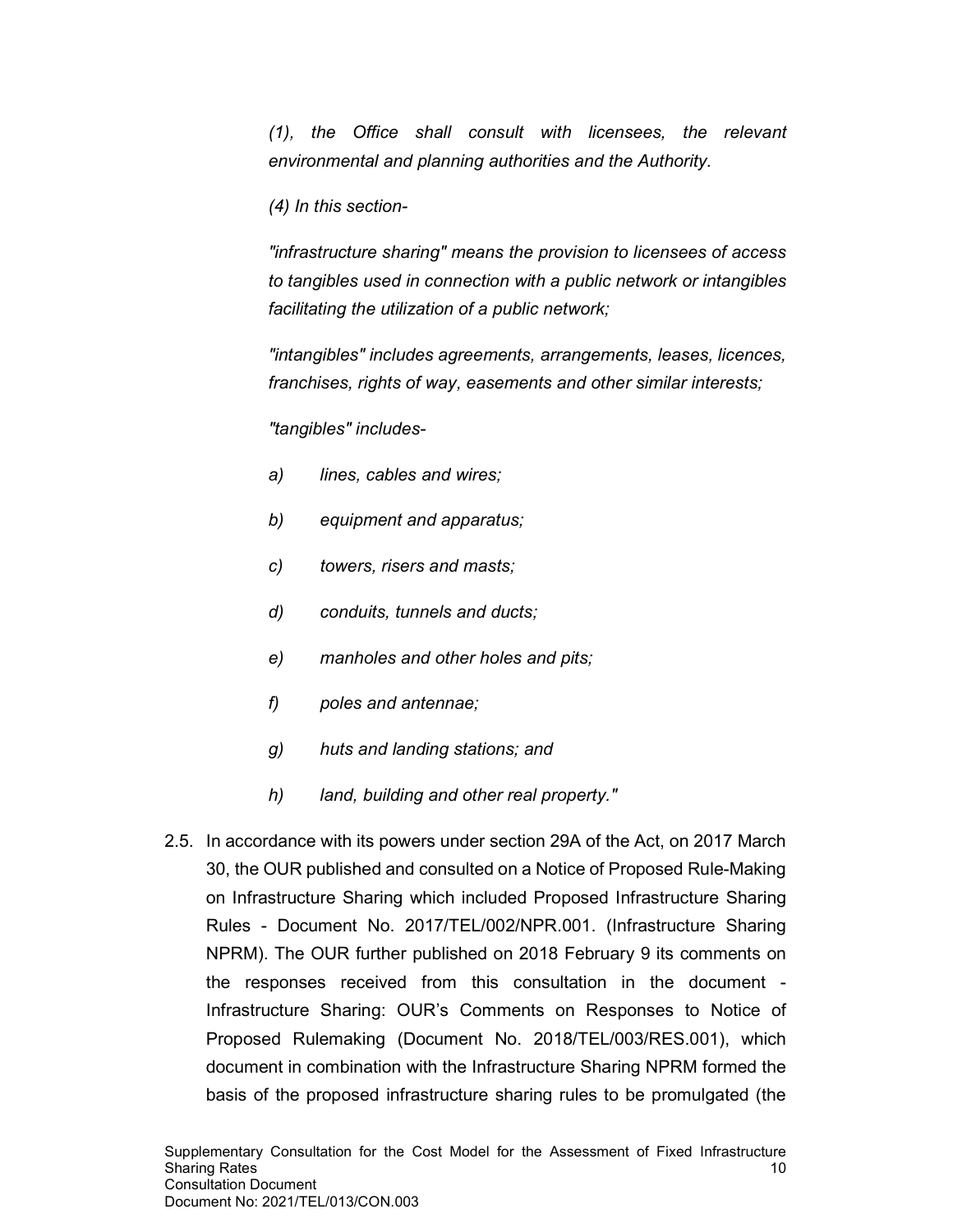"Draft Rules"). The Draft Rules, which were developed in accordance with section 33 of the Act, are yet to be promulgated, but outlines the guidelines proposed by the OUR for, inter alia, the assessment of rates for shared infrastructure. While the Draft Rules are not yet in effect, the proposals in this Determination Notice are consistent with the provisions of the Draft Rules, so as to ensure consistency in the overall regulatory framework when the Infrastructure Sharing Rules are put into operation.

2.6. Clauses 7.1 to 7.4 of the Draft Rules state:

7.1 An Infrastructure Provider shall set infrastructure sharing rates in accordance with the following principles:

- a. Charges for infrastructure sharing shall be determined in a transparent manner - details as to how charges for infrastructure sharing have been determined, shall be disclosed to the Office upon request.
- b. Infrastructure Providers shall unbundle distinct facilities and corresponding charges sufficiently so that the Infrastructure Seeker pays only for the specific elements required.
- c. Charges for the provision of infrastructure shall be structured in such a manner so as to distinguish and separately price for the following aspects:
	- i. The implementation of sharing including testing;
	- ii. Rental charges for use of the infrastructure; and
	- iii. Variable charges for ancillary and supplementary services.
- d. Costs shall be borne either by the Infrastructure Seeker or the Infrastructure Provider or both, based on whether their respective requests and compliance therewith cause those costs to be incurred. However, the Infrastructure Provider shall not seek to recover from the Infrastructure Seeker the costs associated with providing existing technical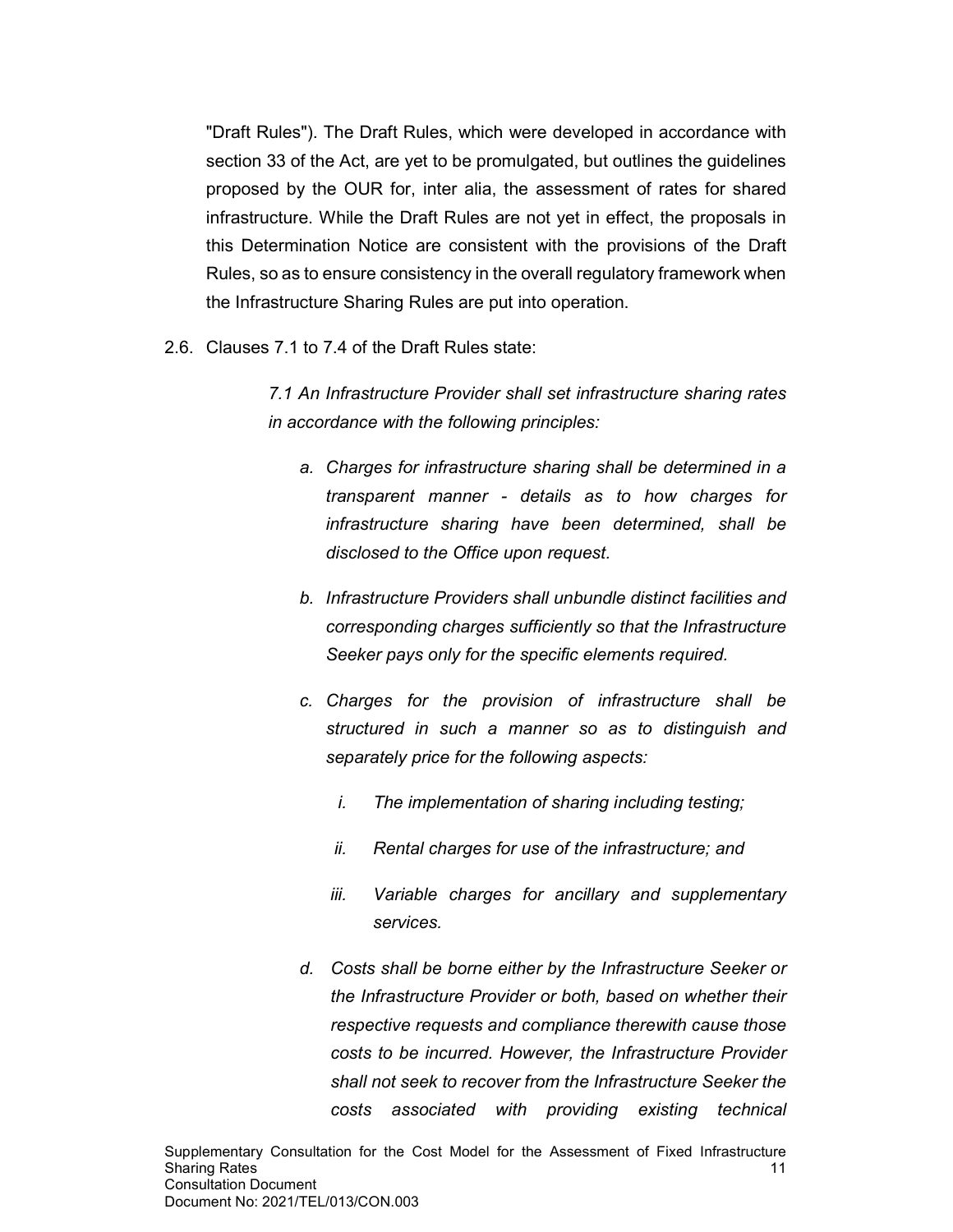information about the site, including the Infrastructure Provider's review of such requests and technical analysis.

- e. Infrastructure sharing charges shall be cost-based and shall be set to allow the Infrastructure Provider to recover a reasonable rate of return on its capital appropriately employed, all attributable operating expenditures, depreciation and a proportionate contribution towards the Infrastructure Provider's fixed and common costs. However, where the Infrastructure Provider and Infrastructure Seeker are providing each other with the same services the related infrastructure sharing charges can be reciprocal for the same service.
- f. Infrastructure sharing charges shall not include compensation for loss of business as a result of providing infrastructure sharing services to the Infrastructure Seeker.
- g. Infrastructure sharing charges should serve to promote the efficient use of assets and sustainable competition and maximize benefits for customers. The infrastructure sharing charge offered to the Infrastructure Seeker shall not be more than the cost of owning and operating similar infrastructure.
- h. Infrastructure sharing charges must be impartial/nondiscriminatory. This means that charges for infrastructure must be no less favourable than those the Infrastructure Provider offers its connected company or any other licensed operator.
- i. The burden of proof that infrastructure sharing charges are based on costs shall lie with the Infrastructure Provider in all cases.

7.2. In the setting of its charges an Infrastructure Provider shall utilize the fully distributed cost methodology, using current cost accounting and the annuities approach to depreciation.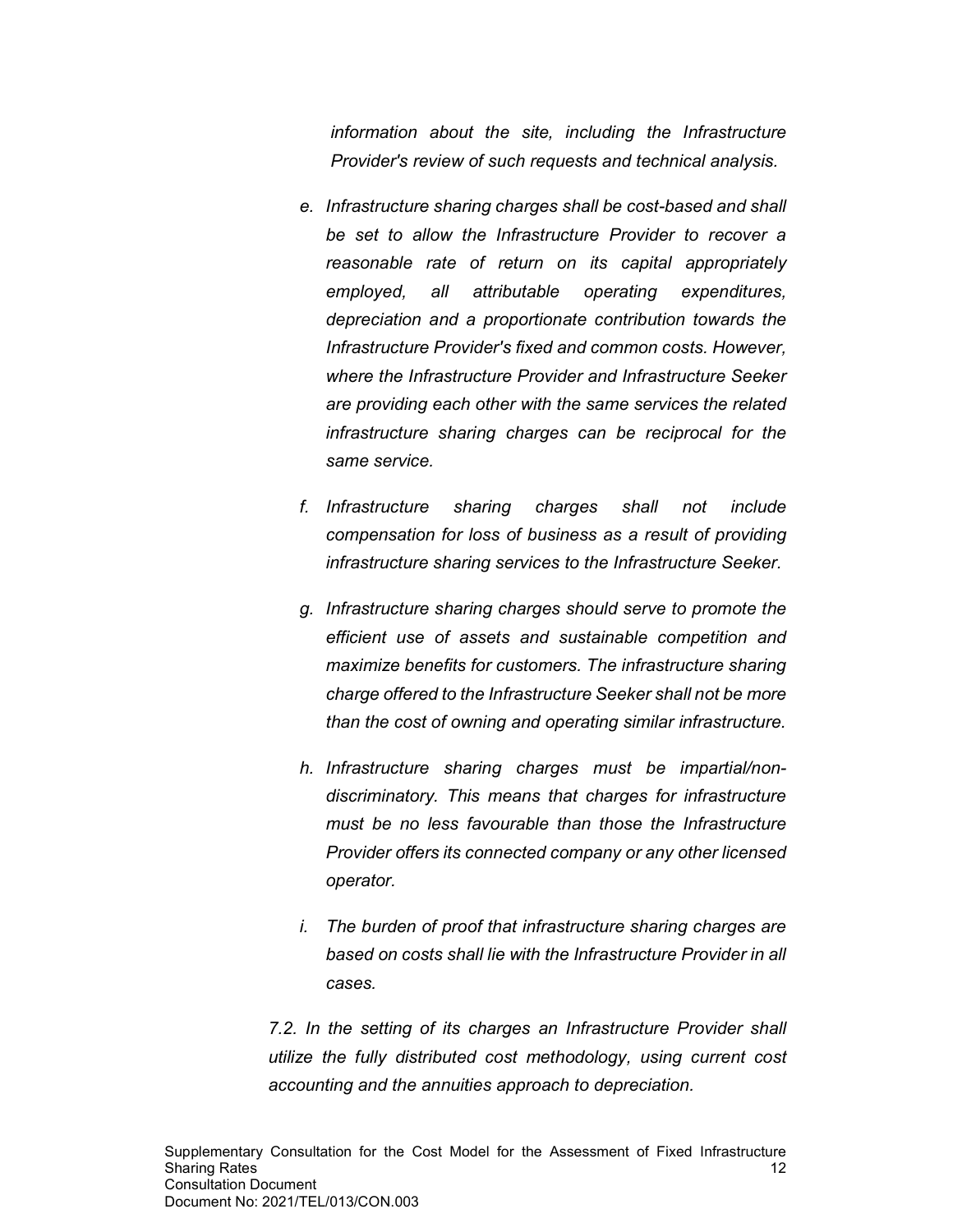7.3. Every Licensee shall develop a standard price list which shall provide guidance for determining the price for all sharing arrangements with other Infrastructure Seekers.

7.4. The standard price list shall be reasonable, non-discriminatory, and based on the costing methodology as mandated by the Office.

2.7. Section 29A(1)(c) of the Act outlines the OUR's powers to settle complaints and disputes in respect of, *inter alia*, charges for infrastructure sharing arrangements. Clauses 7.5 to 7.7 of the Draft Rules provide further details regarding this aspect, specifically:

> 7.5 Where the Office has been asked to intervene in a dispute regarding infrastructure sharing charges, the Infrastructure Provider shall, within ten (10) working days of a written request from the Office, supply the Office with such data as the Office may require, for the purpose of determining that the Infrastructure Provider's proposed charges are set in accordance with the principles set by the Office, unless the Office expressly extends this period in writing.

> 7.6. Where the Office has been unable to obtain cost information that it is reasonably satisfied is relevant and reliable from a Licensee it may take into account local and international benchmarks, reciprocity and other approaches that in the opinion of the Office is relevant to the setting of charges for infrastructure sharing.

> 7.7. The Office may in consultation with stakeholders, revise the costing methodology for infrastructure sharing.

2.8. The principles of cost orientation are stated in section 33 of the Act which are extracted as follows:

> "(1) Where the Office is required to determine the charges for the provision of interconnection by a dominant carrier, it shall, in making that determination, be guided by the following principles -

> (a) costs shall be borne by the carrier whose activities cause those costs to be incurred;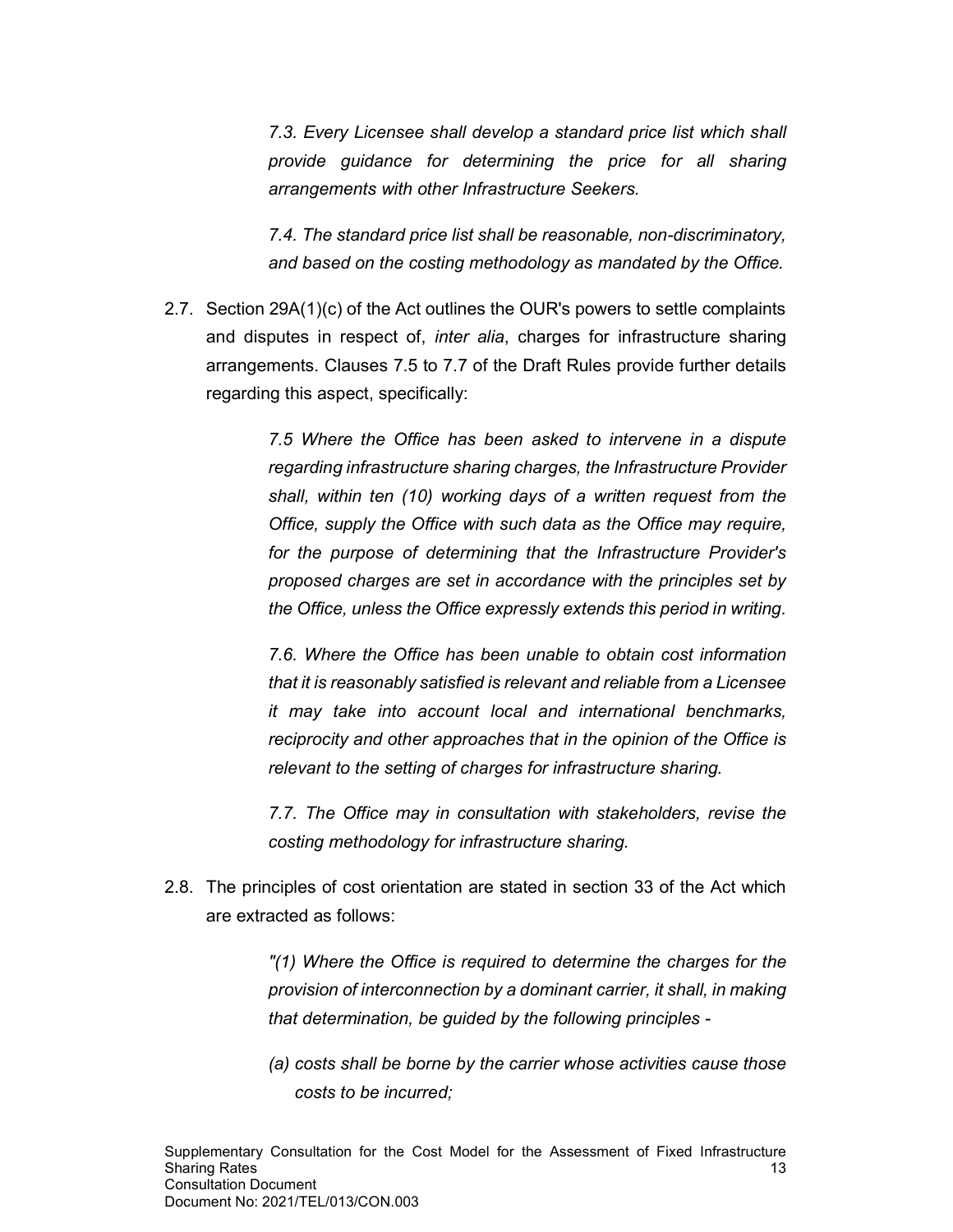- (b) non-recurring costs shall be recovered through non-recurring charges and recurring costs shall be recovered through recurring charges;
- (c) costs that do not vary with usage shall be recovered through flat charges and costs that vary with usage shall be recovered through charges that are based on usage;
- (d) costs shall include attributable operating expenditure and depreciation and an amount estimated to achieve a reasonable rate of return;

 (e) where the Office has been unable to obtain cost information that it is reasonably satisfied is relevant and reliable it may take into account local and international benchmarks, reciprocity and any other approach that in the opinion of the Office is relevant."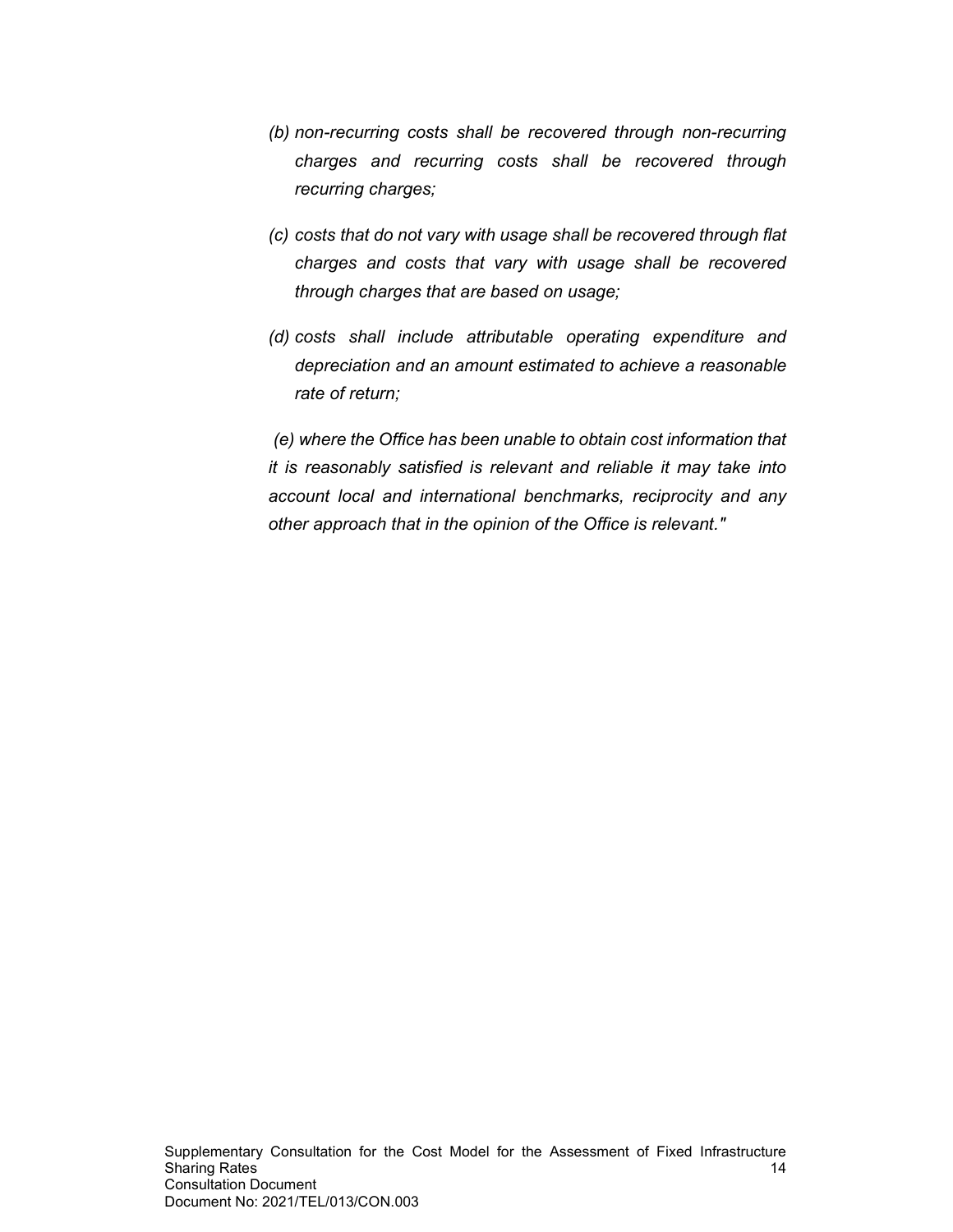# Chapter 3: Input Clarification

## Introduction

3.1. As outlined in Chapter 1, the objective of this document is to provide clarity on some of the inputs included in the draft Model and to give operators another opportunity to provide any additional input that may be useful when populating the updated version of the Fixed Infrastructure Sharing Cost Model. As previously indicated, the OUR will likely give more weight to comments supported by appropriate data and evidence. We therefore urge operators to justify all figures and qualitative indications submitted in response to the consultation questions.

The relevant inputs covered in this Chapter include:

- Inputs Related to the Network Costs;
- Inputs Related to Network Usage; and
- Ancillary Services Defined in the Model.

The relevant aspects regarding each of these inputs are presented in the sections below.

# Inputs Related to the Network Costs

## Unit costs

- 3.2. For each network element defined in the draft Model, the following cost inputs are included:
	- $\triangleright$  Unit CapEx which represents all up-front costs that operators face when deploying each network element. These include any cost associated with the acquisition (including import costs) and installation of the network element, including upfront payments in the case of contracts considering Irrevocable Right of Use (IRUs).
	- $\triangleright$  Unit OpEx which represents all yearly recurrent costs that operators face in the operation and maintenance of the network element. These include,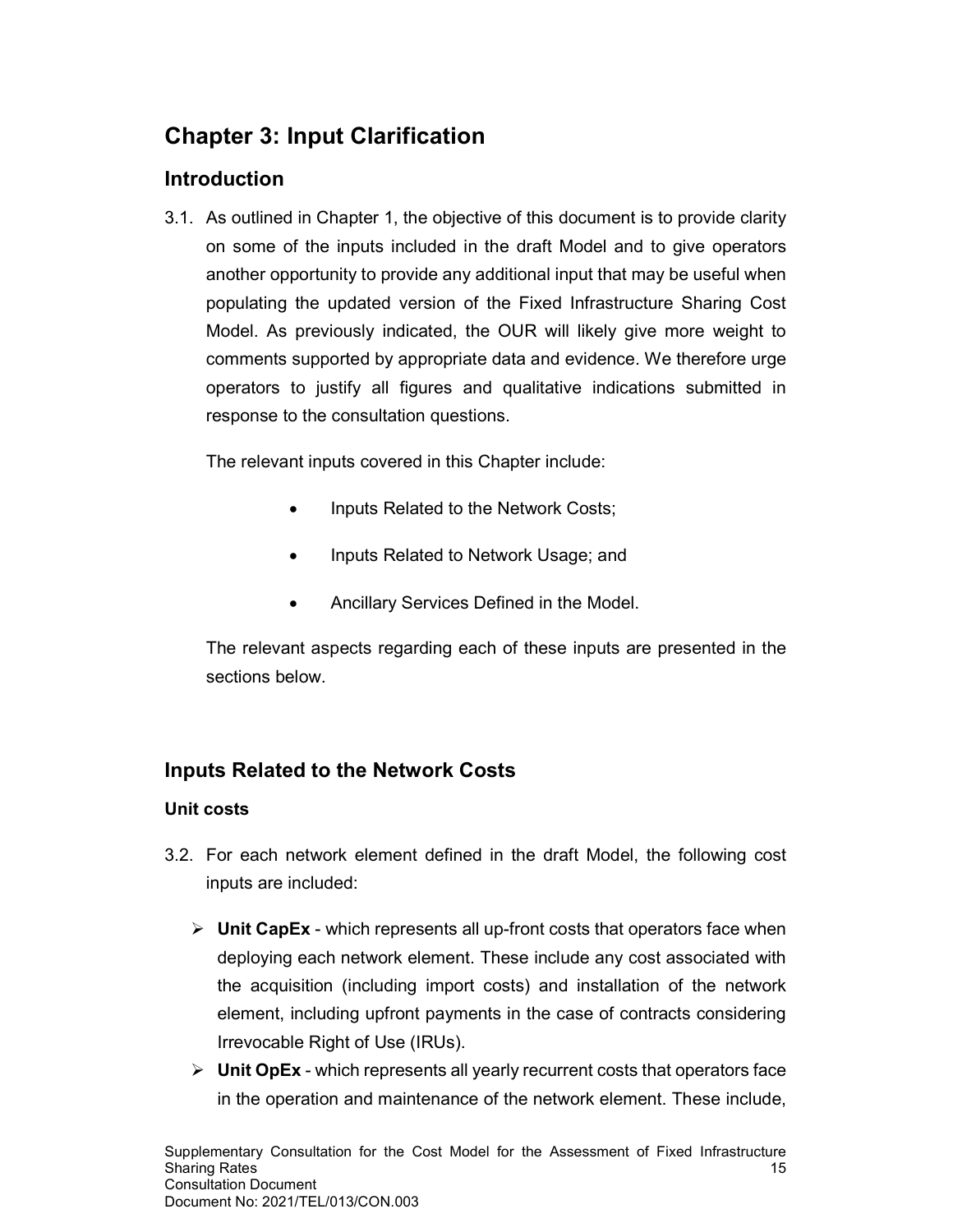among others, labour, materials and utility costs, as well as recurrent costs in the case of contracts considering IRUs. This input is included in the draft Model referenced to the unit CapEx. For example, a network element with a unit CapEx of 100 JMD and a unit OpEx of 5% will show a recurrent OpEx of 5 JMD each year.

- 3.3. As presented in the Consultation Document, due to the lack of information provided by the operators, the unit cost inputs included in the draft Model were based on data from international benchmarks. The benchmarks used included references from bottom-up models developed by regulators from 17 countries<sup>1</sup> and available in Axon's internal databases. The benchmarks include references from Europe and the Middle East, as well as countries in the Americas and the Caribbean. The references from the benchmark countries were converted to JMD using the appropriate exchange rates. For the unit OpEx, the conversion considered the effect of purchasing-powerparity (PPP) between the benchmark countries and Jamaica. The numbers included in the model for each network element are calculated as the average of the values for benchmark countries.
- 3.4. As a result, figures from Table 1 below were extracted from the benchmark exercise conducted for the draft Model.

 $\overline{a}$ 

<sup>1</sup> Including Belgium, Cayman Islands, Croatia, Cyprus, France, Italy, Mexico, Norway, Spain, Sweden and 7 additional confidential sources from countries in the Americas, Caribbean, Middle East and Europe.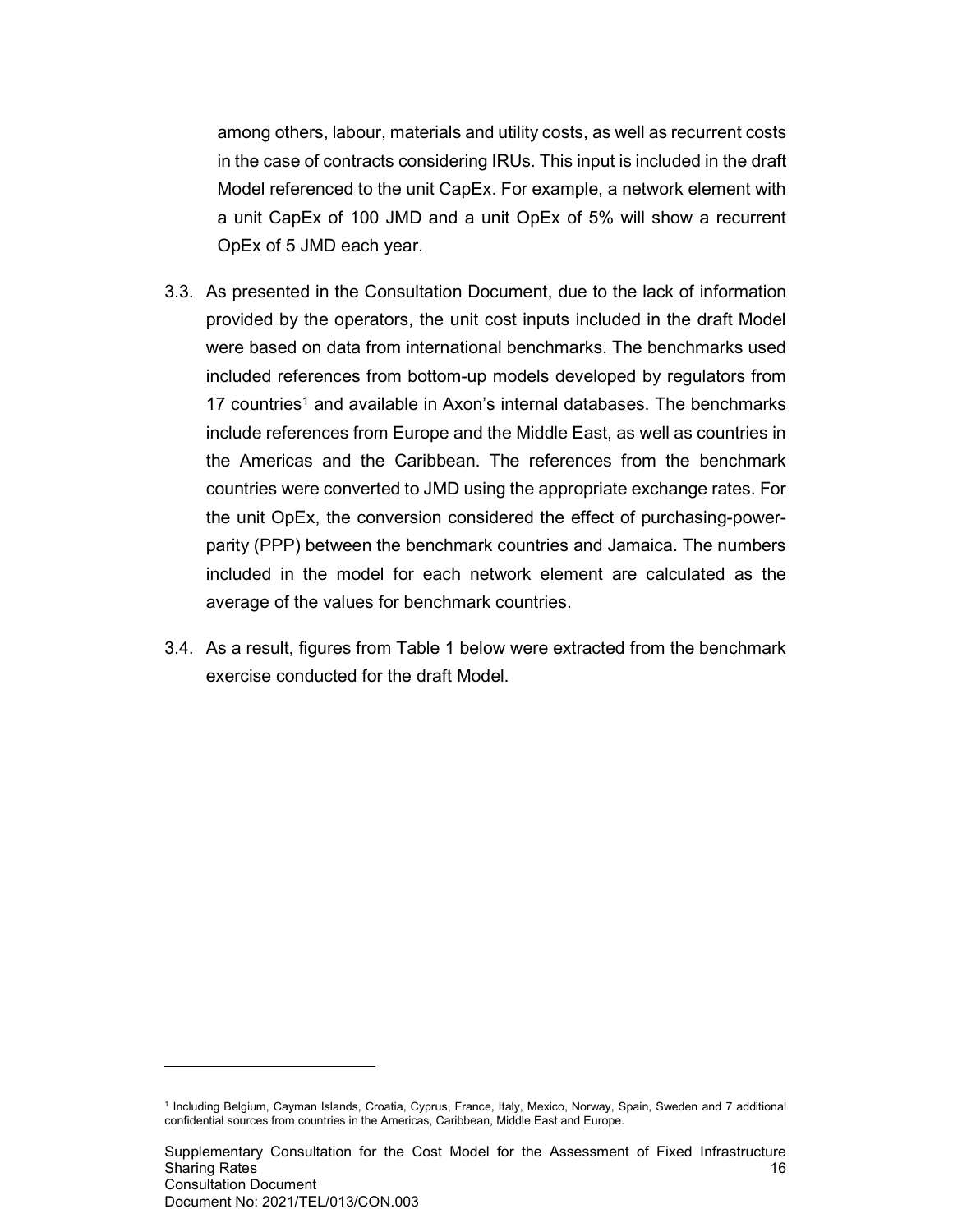| <b>Resource</b>                                           | <b>Units</b>               | <b>Unit</b><br><b>CAPEX</b> | <b>Average</b><br><b>Unit OpEx</b> |
|-----------------------------------------------------------|----------------------------|-----------------------------|------------------------------------|
| Ducts.Ducts.# of kms                                      | JMD/# of kms               | 503,641                     | 0.7%                               |
| Subducts.Subducts.# of kms                                | JMD/# of kms               | 281,077                     | 2.4%                               |
| <b>Trenches.Trenches - Urban.# of</b> JMD/# of kms<br>kms |                            | 6,205,823                   | 0.8%                               |
| <b>Trenches.Trenches</b><br>Inter_Urban.# of kms          | $JMD/\#$ of kms            | 4,527,101                   | 0.9%                               |
| Manholes.Manholes - Urban.# of<br>manholes                | $JMD/\#$<br>manholes       | of 56,822                   | 0.5%                               |
| <b>Manholes.Manholes</b><br>Inter_Urban.# of manholes     | $JMD/\#$<br>of<br>manholes | 56,822                      | 0.5%                               |
| Poles. Wood poles. # of poles                             | JMD/#<br>of<br>poles       | 31,539                      | 2.6%                               |
| Poles.Concrete poles.# of poles                           | JMD/#<br>of<br>poles       | 216,200                     | 1.9%                               |
| cable.Underground fibre<br><b>Fibre</b><br>cable.# of kms | $JMD/\#$ of kms            | 325,434                     | 1.6%                               |
| Fibre cable. Aerial fibre cable. # of<br>kms              | JMD/# of kms               | 505,599                     | 1.8%                               |

## Table 1: Network Element Unit CAPEX and OpEx

Source: Draft Model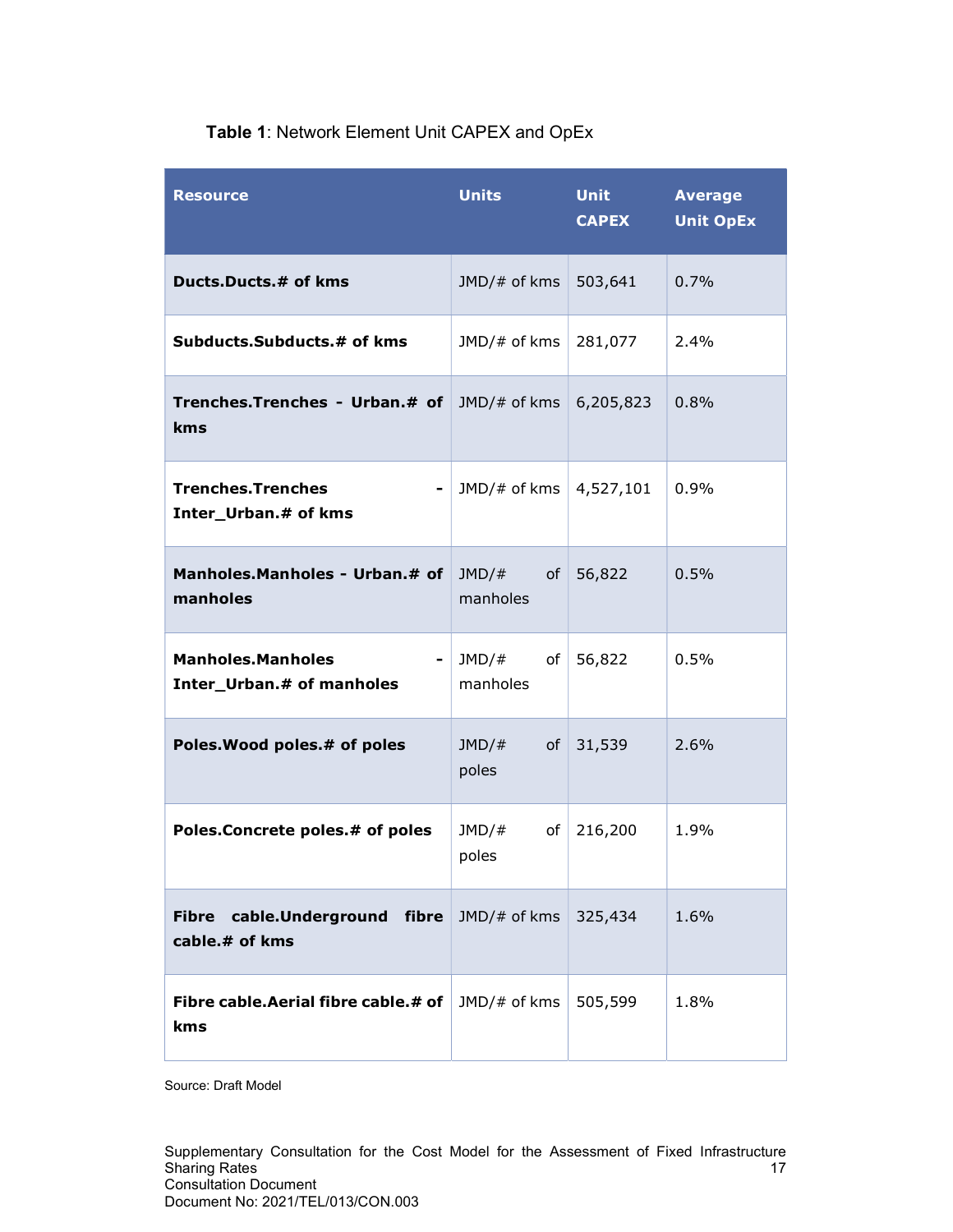Question 1: What are your views on the figures presented in Table 1 above? Please provide reasons inclusive of any data or other relevant evidence to support your response. Also, please indicate any additional disaggregation in the network elements (e.g. considering different configurations) present in your network.

#### Useful Lives

- 3.5. The useful lives represents the period where the assets are fit for economical use. The draft Model uses the useful lives as the period over which the capital costs (unit CapEx) of a particular network element is depreciated.
- 3.6. The useful lives included in the draft Model are, unless otherwise stated, based on the same international benchmark used in the definition of the unit costs presented in the previous section. For network elements present in other recent models developed by the OUR, the figures from those models were considered more appropriate and so were included in the draft Model. Considering this, the figures in Table 2 below, were based on international benchmark data.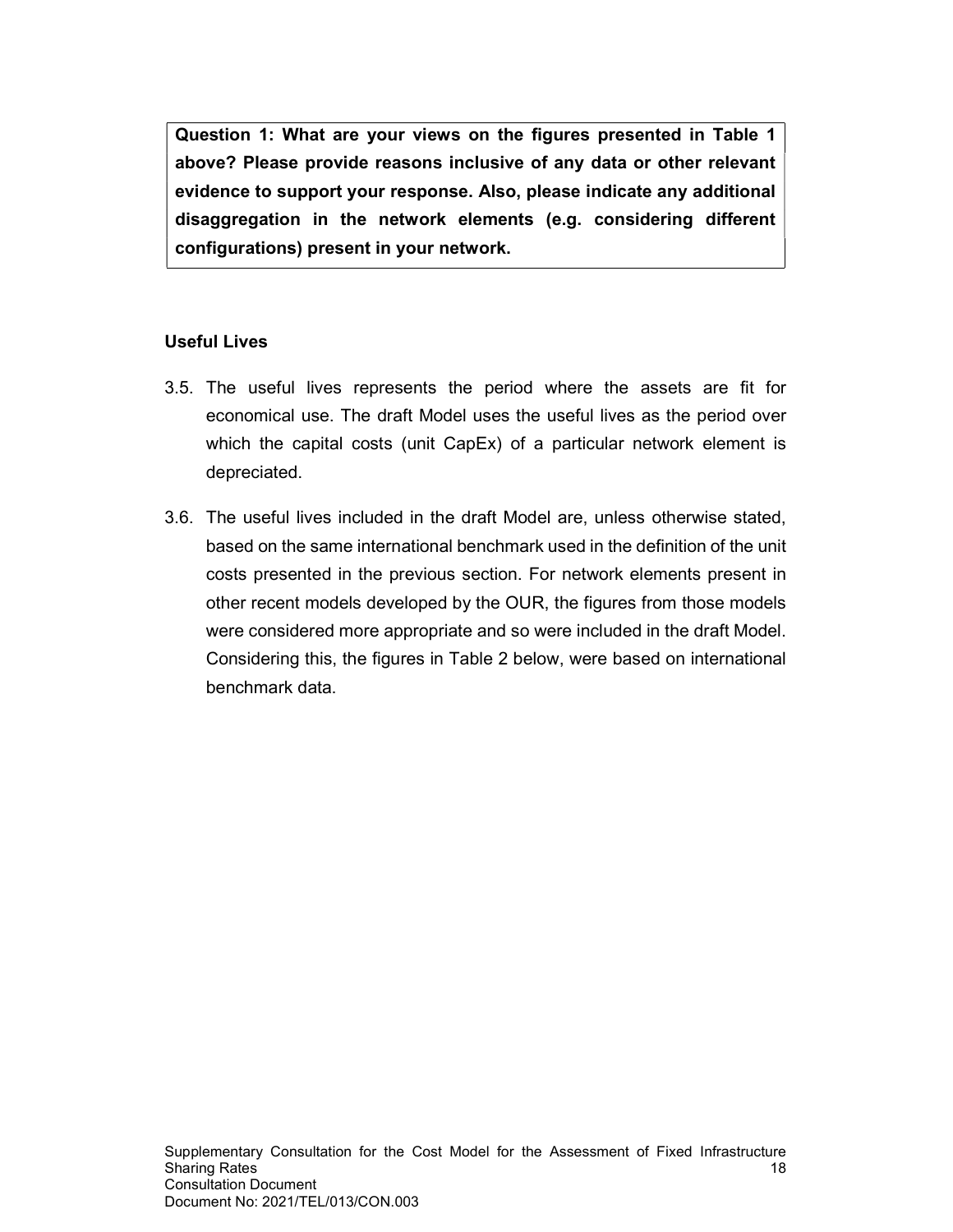#### Table 2: Useful Lives

| <b>Resource</b>                                  | <b>Useful</b><br>life<br>(years) |
|--------------------------------------------------|----------------------------------|
| Ducts.Ducts.# of kms                             | 35                               |
| Subducts.Subducts.# of kms                       | 29                               |
| Trenches. Trenches - Urban.# of kms              | 33                               |
| Trenches.Trenches - Inter_Urban.# of kms         | 33                               |
| Manholes.Manholes - Urban.# of manholes          | 33                               |
| Manholes.Manholes - Inter_Urban.# of<br>manholes | 33                               |
| Poles. Wood poles.# of poles                     | 20                               |
| Poles. Concrete poles.# of poles                 | 20                               |
| <b>Submarine Cable Landing Stations</b>          | 20                               |

Source: Draft Model

Question 2: What are your views on the figures presented in Table 2 above? Please provide reasons inclusive of any data or other relevant evidence to support your response and, if applicable, the useful lives that you consider appropriate to be included in the Fixed Infrastructure Sharing Cost Model.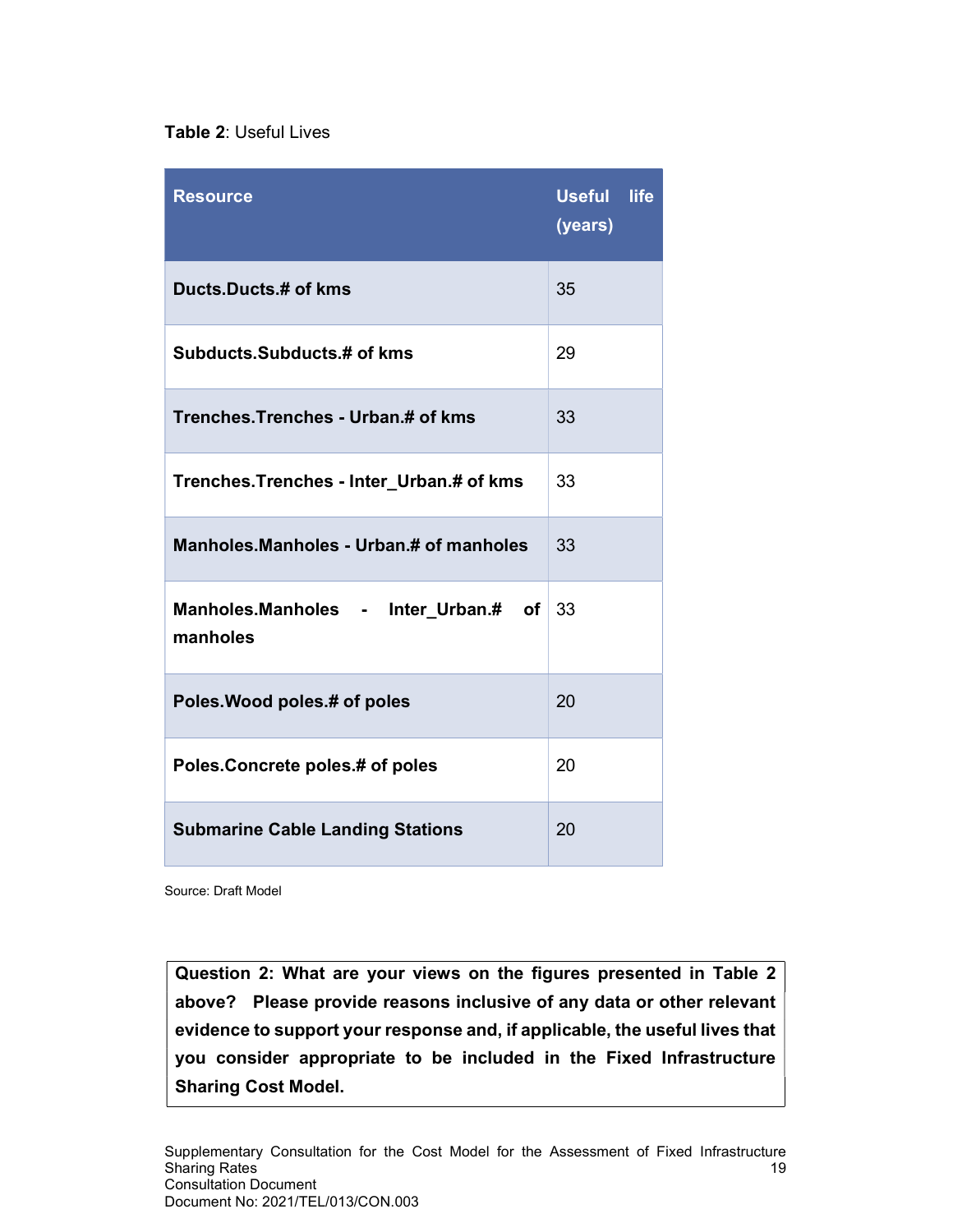#### Fully Depreciated Assets

- 3.7. The provision of fixed telecommunication services involves the use of multiple network elements, deployed over time. In modern networks, it is common to see that fixed services are provided by the means of infrastructure assets, which were deployed a long time ago. This deployment over time, leads to a situation where portions of the assets involved in the provision of fixed telecommunication services (especially fixed infrastructure assets) may be fully depreciated, from a financial standpoint. In practice, these fully depreciated assets do not generate any cost for its owner (i.e. these costs are already recovered).
- 3.8. As presented in **Determination 8** of the Methodology, the draft Model includes a feature to remove these fully depreciated costs from the cost base used to calculate the costs of the services. This feature is included with the objective of avoiding the over-estimation of the actual costs faced by the modelled operator due to the consideration of costs already recovered in the past.
- 3.9. To this end, the draft Model includes a parameter that accounts for the percentage of the modelled assets that are assumed to be fully depreciated. This parameter is applied when calculating average capital costs (depreciation and cost of capital) of infrastructure assets (e.g. ducts, trenches and poles). It should be noted that this parameter does not affect the calculation of operational costs.
- 3.10. Due to the unavailability of data from operators, the parameter included in the draft Model is based on an estimate of the amount of fully depreciated assets, which is based on Axon's experience in the field.

Question 3: What are your views on the percentage of fully depreciated assets included in the draft Model? Please provide reasons inclusive of any data or other relevant evidence to support your response and, if applicable, the percentage you consider appropriate to be included in the Fixed Infrastructure Sharing Cost Model.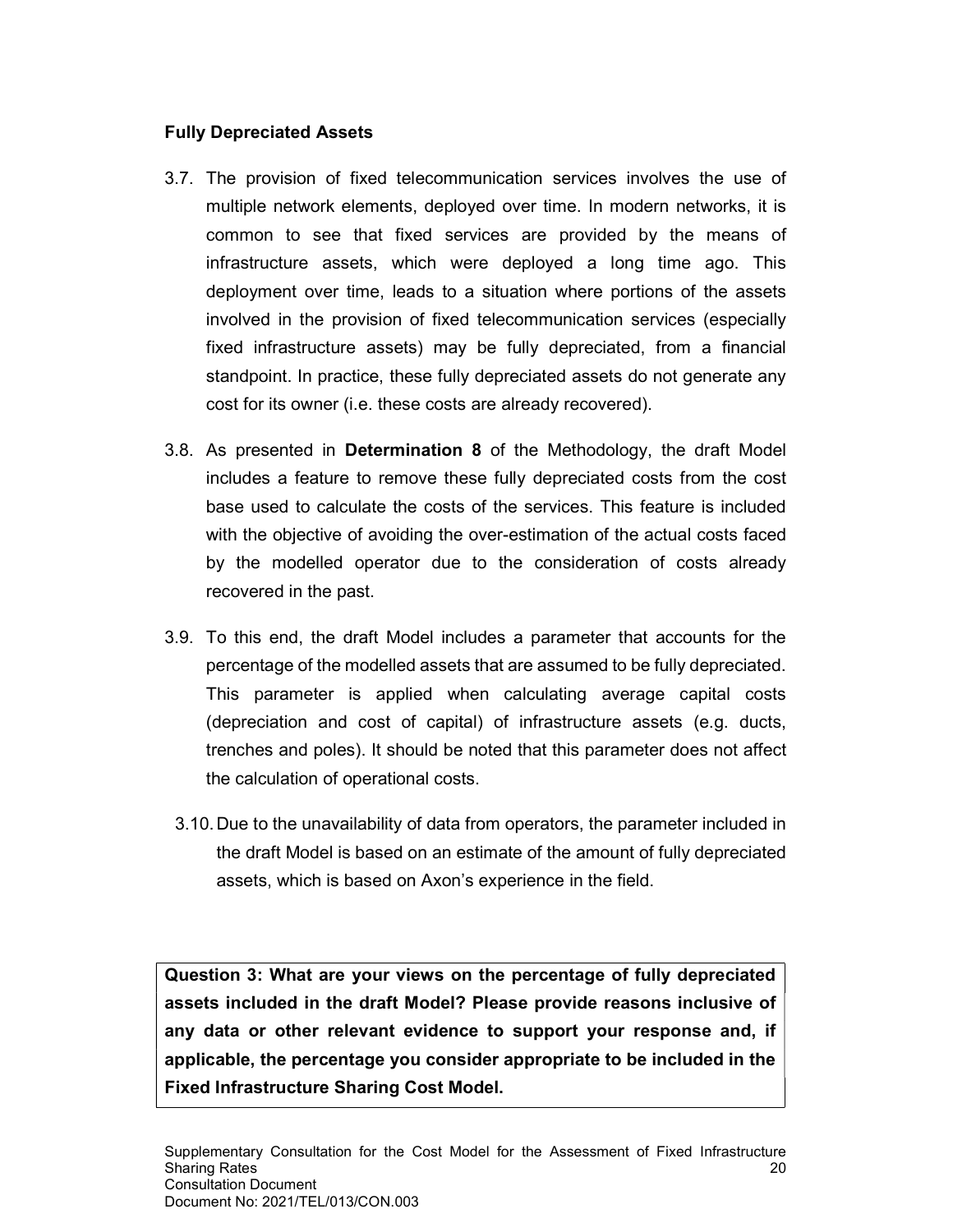#### Staff Related Costs

- 3.11. Staff costs are included in the draft Model to calculate the cost of ancillary services, including a relevant component based on the costs of labour from technicians and administrative personnel.
- 3.12. The draft Model considers that staff costs take the form of i) direct costs (i.e. wages) and ii) indirect costs. Wages from engineers and administrative staff included in the draft Model are based on publicly available reports<sup>2</sup> from specialized research agencies. Indirect costs are added on top of wages, through the parameter "Percentage of the total personnel costs that are due to the salary" included in the draft Model. This parameter is based on data from previous studies performed by Axon.
- 3.13. In addition to this, the draft Model considers that ancillary services shall include additional costs for necessary materials and a mark-up for the recovery of non-network costs (general and administration costs).

Question 4: What are your views on the inputs concerning staff-related costs? Please provide reasons inclusive of any data or other relevant evidence to support your response and, if applicable, the figures that you consider appropriate to be included in the Fixed Infrastructure Sharing Cost Model.

#### Costs associated with Landing Stations

 $\overline{a}$ 

3.14. The unit costs presented for cable landing stations in the draft Model (CapEx and OpEx) account for all the costs associated with the landing station, on a per square metre basis. These costs include the cost of rental (or construction), maintenance and operation of the landing station.

<sup>2</sup> Including, among others, SalaryExplorer, PayScale and PayLab and an analysis of salaries associated with relevant job offers.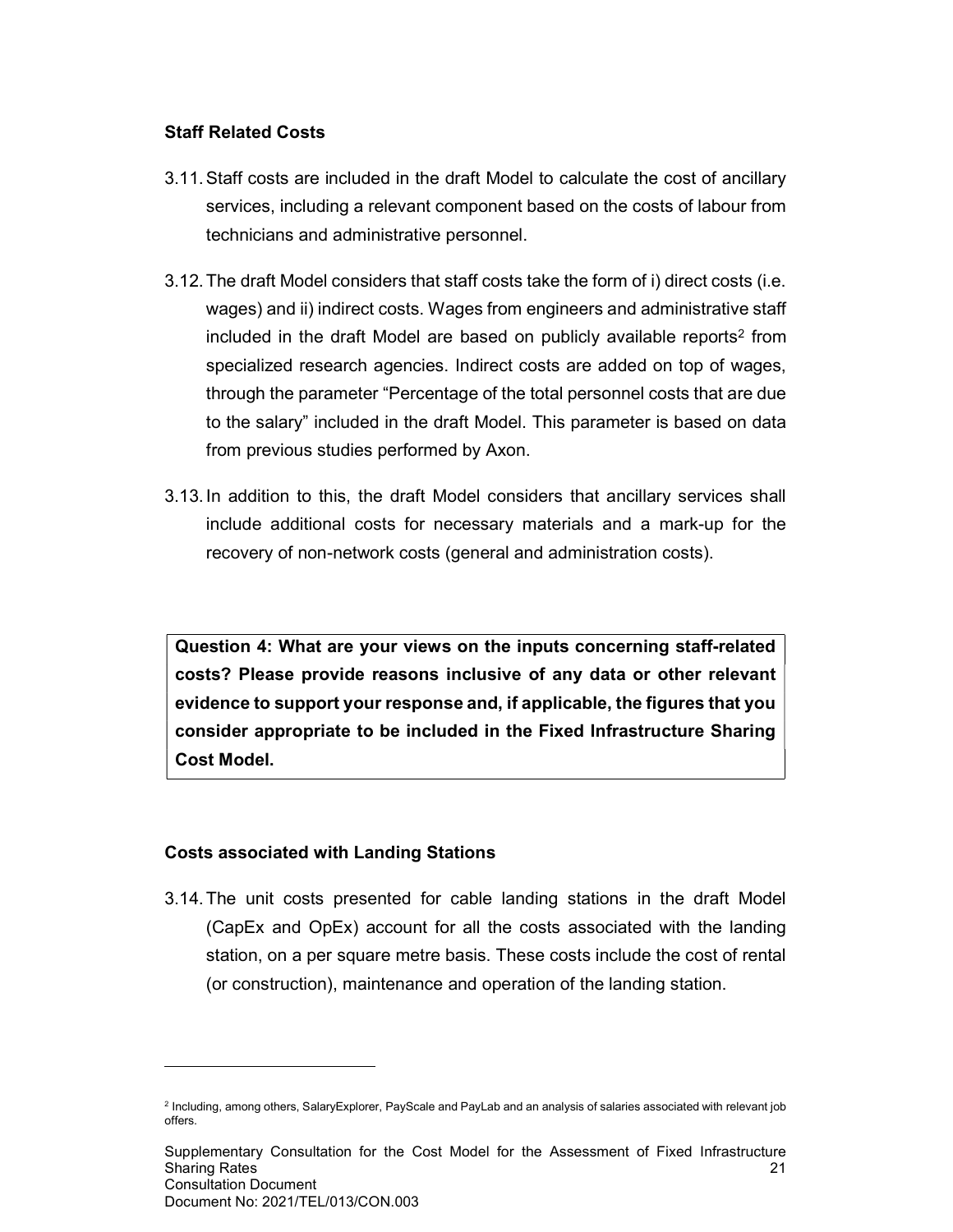- 3.15. In the particular case of the OpEx, the draft Model also considers the general maintenance and operational costs associated with the landing stations. These general maintenance and operational costs should, in the OUR's view, be allocated evenly throughout the space existing in the landing station, to provide an average cost of maintenance per square metre.
- 3.16. Furthermore, the draft Model includes a parameter that represents the percentage of the space in the landing station that could be used to place telecommunications equipment. This parameter is intended to ensure that the operator can recover all the costs associated with the landing station, even if not all of the space can be used to place telecommunications equipment.
- 3.17. Due to the lack of information provided by the operators in the data request process, the calculations for these parameters are based on data from public reports<sup>3</sup>, which examine the cost of storage or warehouse structures in Jamaica.

Question 5: What are your views on the figures considered for unit costs for landing stations? Please provide reasons inclusive of any data or other relevant evidence to support your response and, if applicable:

i. the unit costs that you consider appropriate to be included in the Fixed Infrastructure Sharing Cost Model; and

ii. any costs related to landing stations that should, in your view, be considered in this calculation.

 $\overline{a}$ 

<sup>3</sup> Mainly from "Market trend report 2018-2019 on Caribbean & Latin America construction", prepared by BCQS international.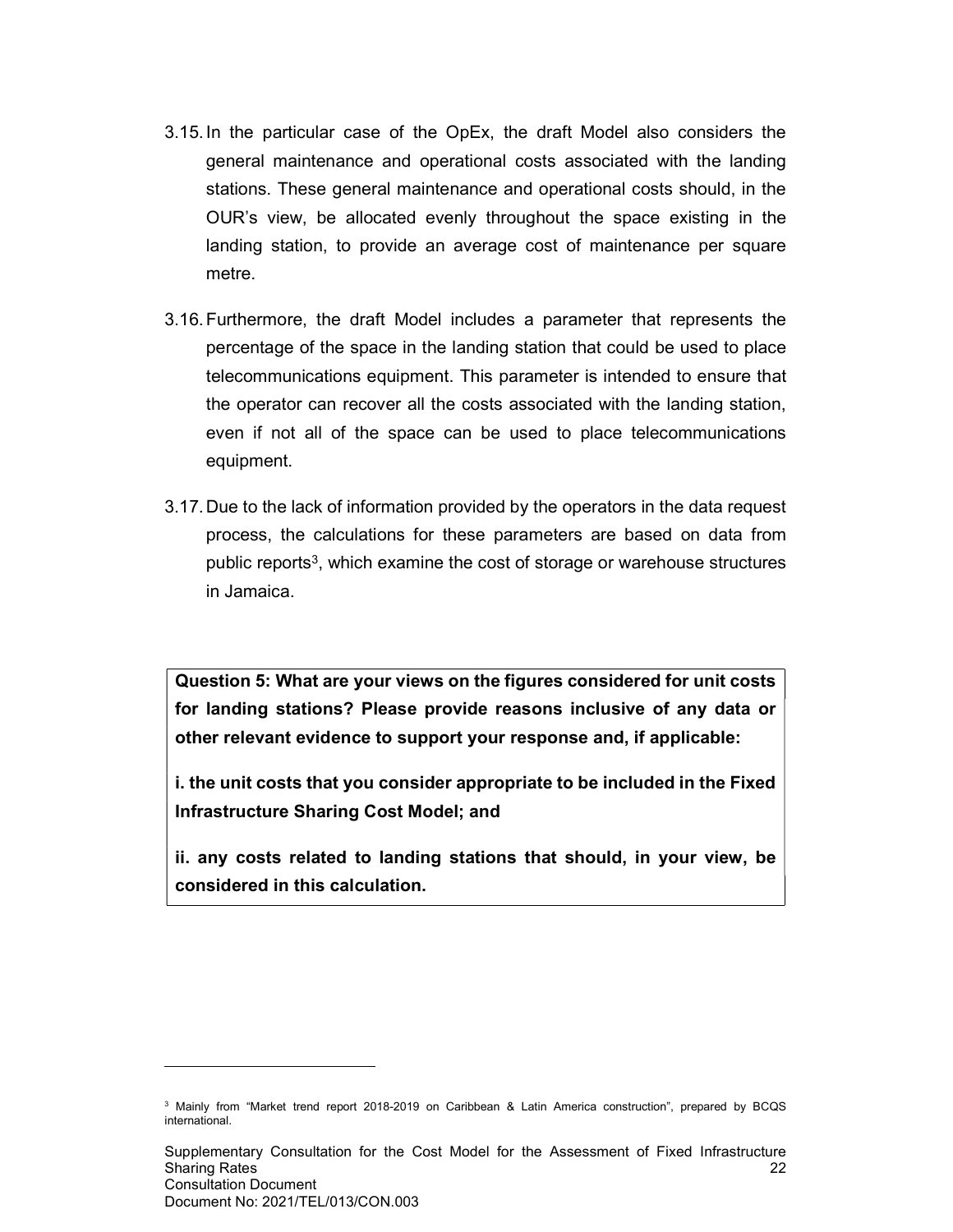## Inputs Related to Network Usage

### Use of Aerial Cables

3.18. The draft Model considers that all fibre cables are aerial. This was an assumption, given the lack of information provided by operators in the data request process.

Question 6: What are your views on the figures considered for the percentage of aerial cables? Please provide reasons inclusive of any data or other relevant evidence to support your response and, if applicable, an alternative percentage that you consider appropriate to be included in the Fixed Infrastructure Sharing Cost Model.

#### Other Network Parameters

- 3.19. The draft Model includes several network parameters that are used to dimension the network architecture of the modelled operator. These parameters are based on different sources as follows:
	- $\triangleright$  Operators Some of the inputs included in this part of the draft Model are based on actual data provided by operators in the data request process, including some inputs provided in the context of the data request for the Fixed Cost Model, where applicable.
	- $\triangleright$  Axon's calculation assumptions based on data provided For some of the inputs, Axon has calculated or estimated the appropriate inputs based on data available in the context of the data request process or based on other publicly available data or references.
	- $\triangleright$  International benchmark For those inputs where no additional information was available, Axon has conducted a benchmark with international references to include such inputs in the draft Model. This benchmark is based on data extracted from bottom-up models developed by regulators around the world.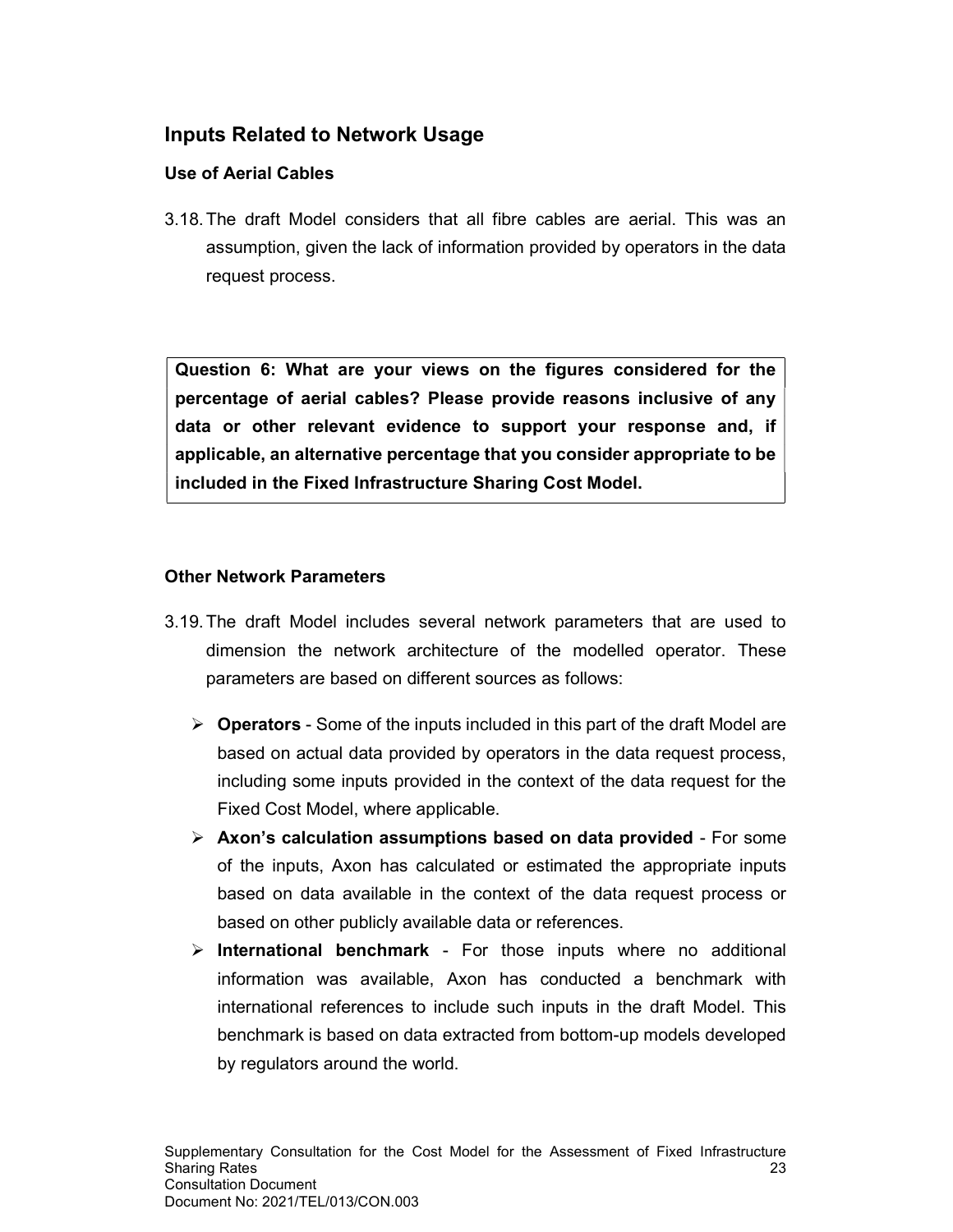- 3.20. The inputs included in the draft Model result in a network that, for the most part, presents a very similar network structure between urban and interurban areas. This assumption is followed given the lack of information provided by the operators in the data request process to prove otherwise. The only exception to this is the percentage of lit strand, which was based on data available to Axon from a benchmark with international sources.
- 3.21. As a result, the network parameters included in the model are as seen in Table 3 below.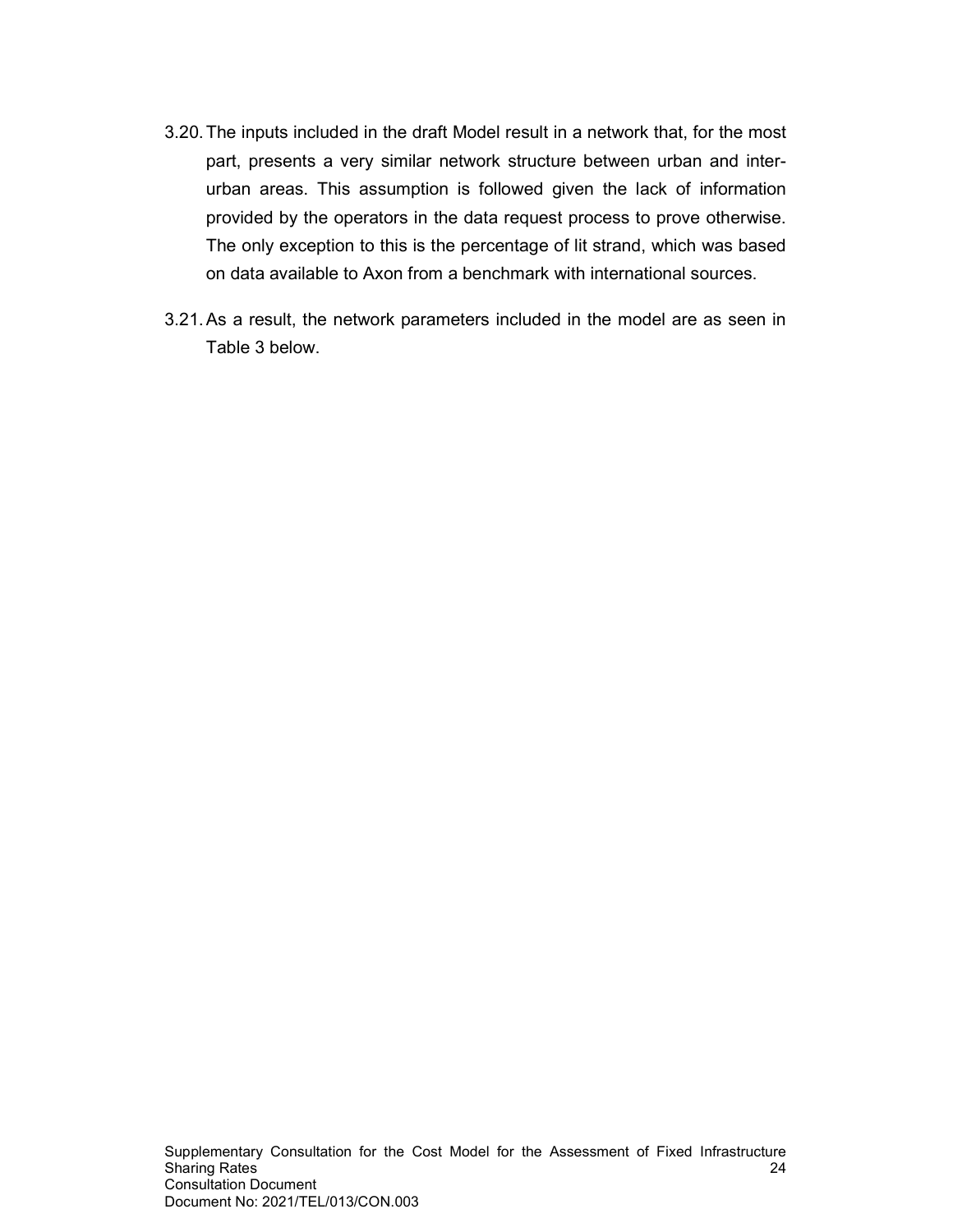## Table 3: Included Network Parameters

| <b>Description</b>                                                                 | <b>Units</b>             | <b>Urban</b> | Inter-urban |
|------------------------------------------------------------------------------------|--------------------------|--------------|-------------|
| Average ducts per trench                                                           | ducts/trench             | 4.00         | 4.00        |
| Average distance between<br>manholes                                               | km/ manhole              | 0.55         | 0.55        |
| Average subducts that can<br>be introduced in a duct                               | subducts/<br>duct        | 3.00         | 3.00        |
| Average cables per subduct                                                         | cables/<br>subduct       | 1.00         | 1.00        |
| Average strands per fibre<br>cable                                                 | strands/cable            | 48.00        | 48.00       |
| Average cables supported by<br>a wood pole                                         | cables / pole            | 2.00         | 2.00        |
| Average cables supported by<br>a concrete pole                                     | cables / pole            | 2.00         | 2.00        |
| Average<br>distance between<br>poles                                               | metres                   | 30.00        | 30.00       |
| Percentage<br>fibre<br>of<br>kilometres that are directly<br>buried (without duct) | $\%$<br>of<br>kilometres |              |             |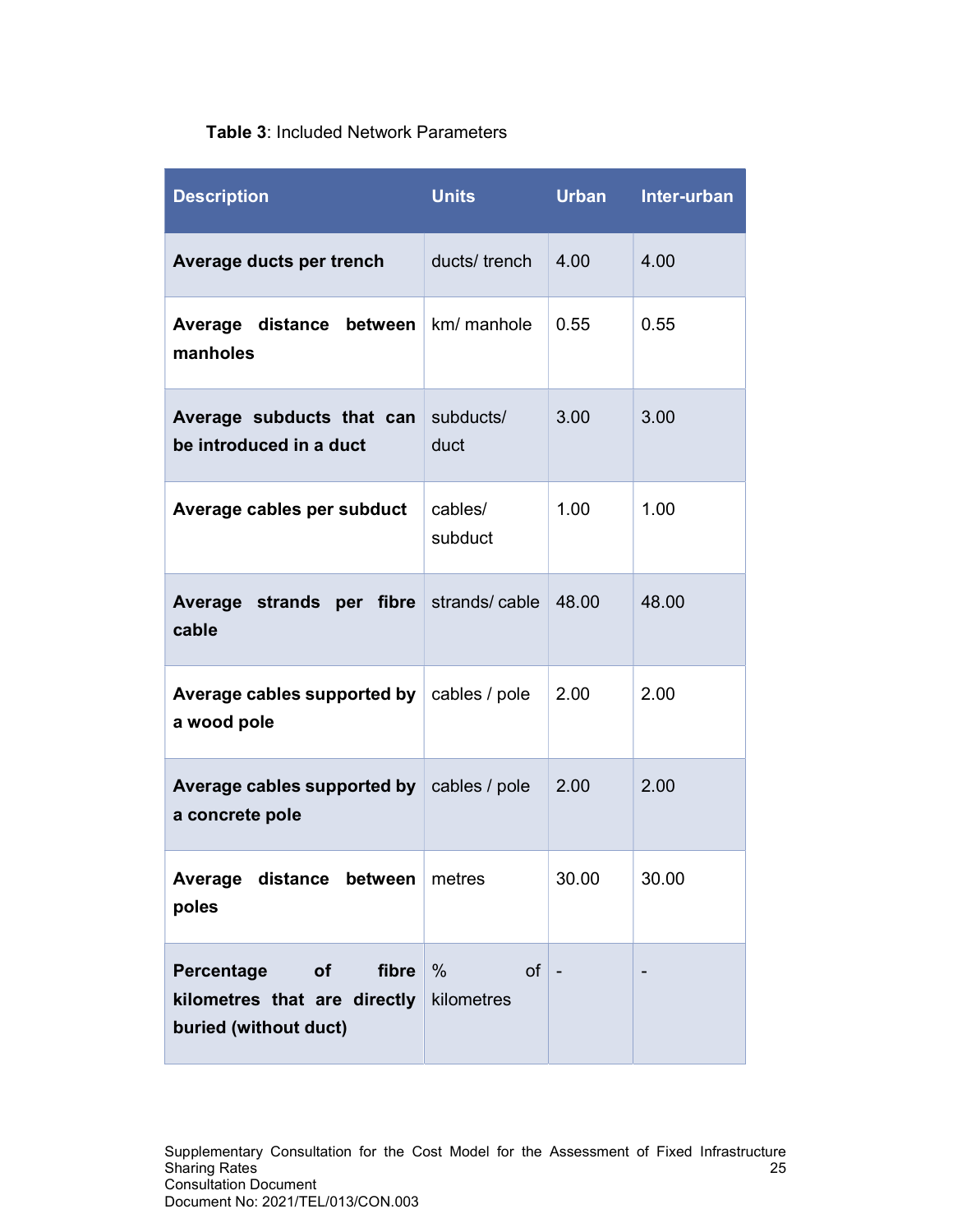| <b>Description</b>                                               | <b>Units</b>    | Urban        | Inter-urban |
|------------------------------------------------------------------|-----------------|--------------|-------------|
| Percentage of lit strands in a<br>cable                          | % of<br>strands | $lit$ 31.04% | 15.00%      |
| Percentage of ducts that are<br>used                             | ∣% of ducts     | 50.00%       | 50.00%      |
| Percentage of poles that are<br>made out of concrete             | % of poles      | 25.00%       | 25.00%      |
| <b>Percentage of fibre cables</b> % of cables<br>that are aerial |                 | 100.00%      | 100.00%     |

Source: Draft Model

Question 7: What are your views on the figures considered for the network inputs presented in Table 3 above? Please provide reasons inclusive of any data or other relevant evidence to support your response and, if applicable, the network parameter figures that you consider appropriate to be included in the Fixed Infrastructure Sharing Cost Model.

### Ancillary Services Defined in the Model

3.22. As outlined in Determination 11 of the Methodology, the Fixed Infrastructure Sharing Cost Model shall include any relevant ancillary services that are identified. Based on the absence of additional information in the data request or consultation process on the Methodology, no additional ancillary services were included in the draft Model. The OUR will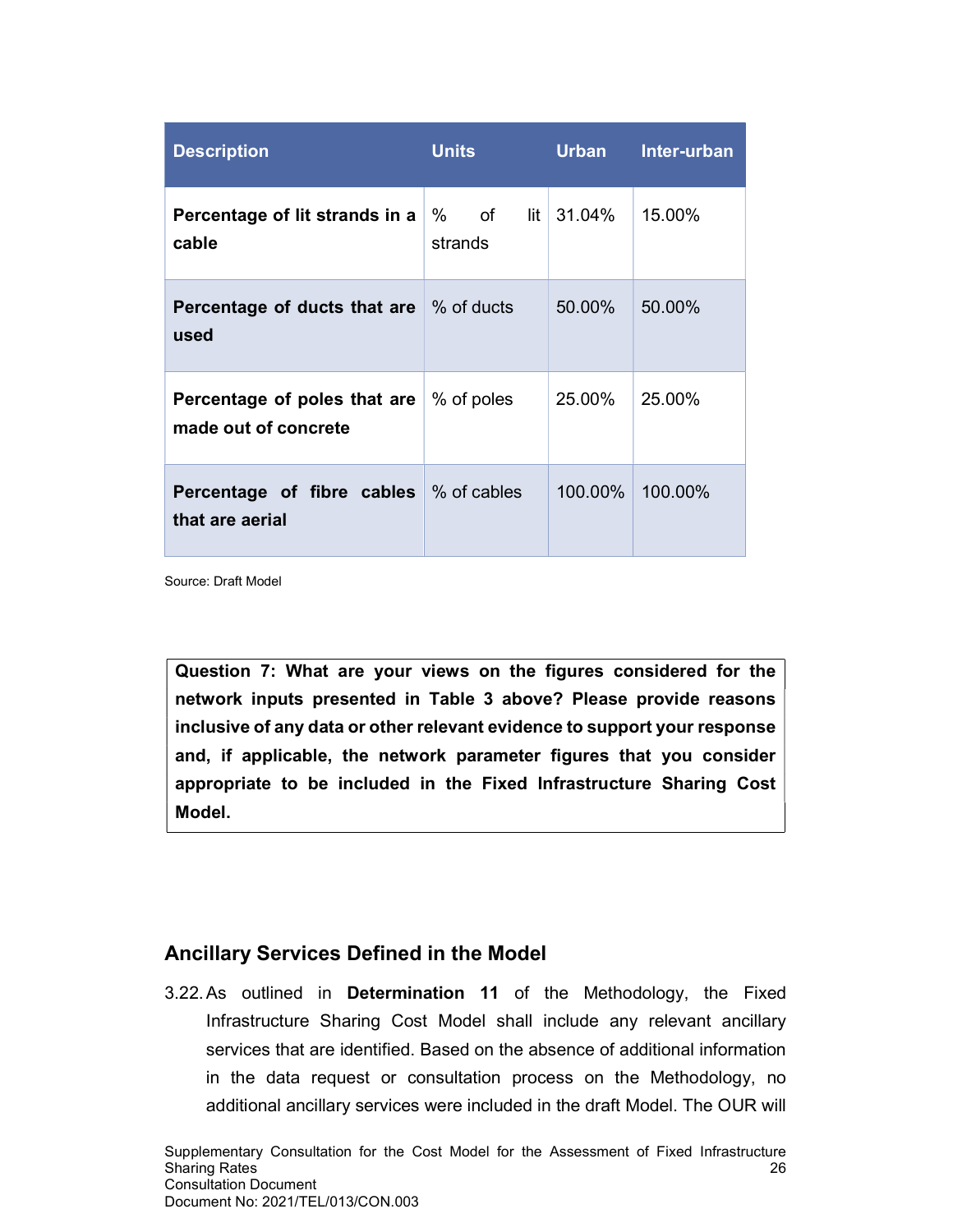consider any additional ancillary services identified in this round of consultation for inclusion in the Fixed Infrastructure Sharing Cost Model, as long as they are deemed to be relevant.

Question 8: Do you consider that there are any additional ancillary services that should be included in the Fixed Infrastructure Sharing Cost Model? If yes, please describe such service(s), and provide detailed information on the labour and material costs associated with these service(s).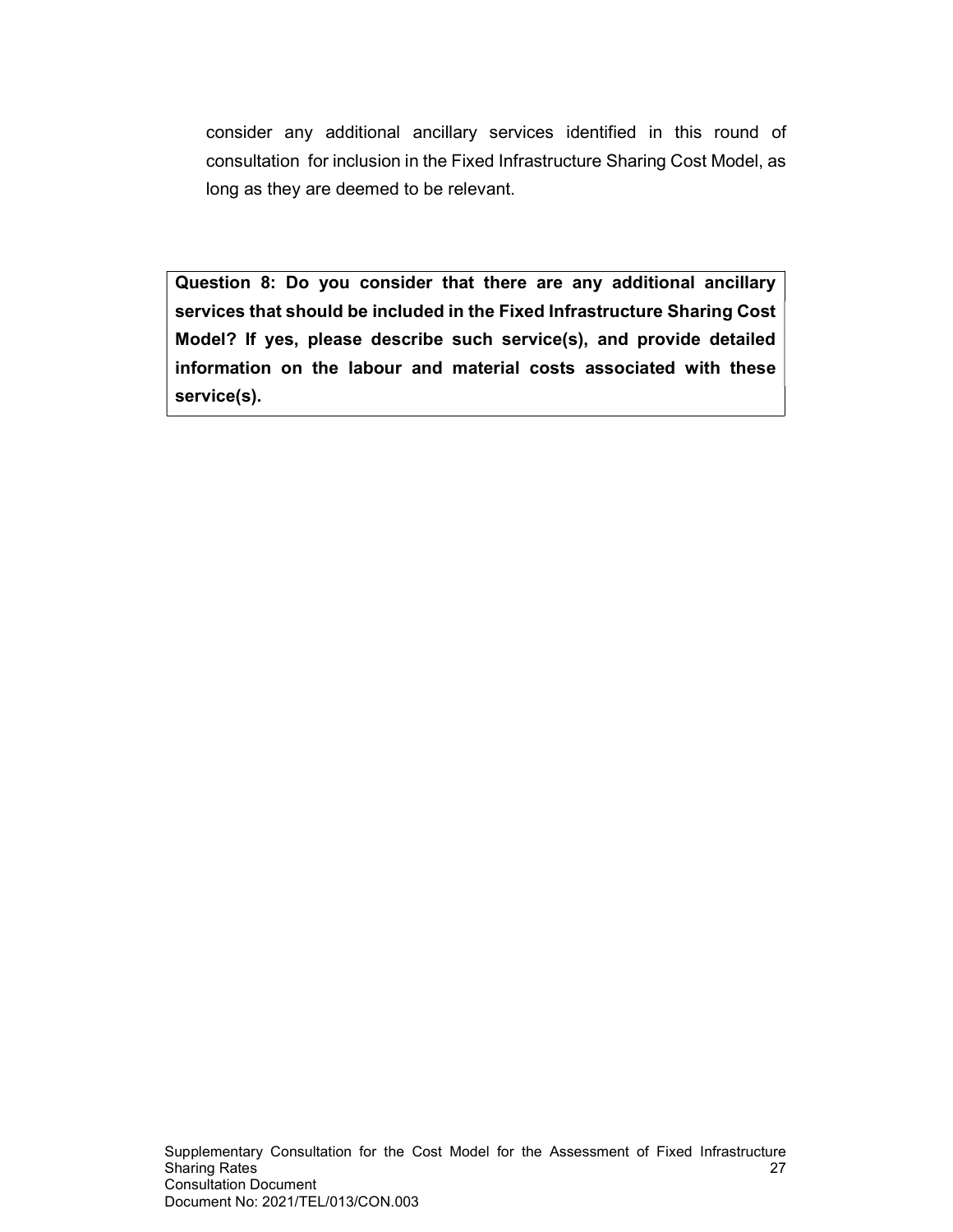# Annex A: Summary of Questions

Question 1: What are your views on the figures presented in Table 1 above? Please provide reasons inclusive of any data or other relevant evidence to support your response. Also, please indicate any additional disaggregation in the network elements (e.g. considering different configurations) present in your network.

Question 2: What are your views on the figures presented in Table 2 above? Please provide reasons inclusive of any data or other relevant evidence to support your response and, if applicable, the useful lives that you consider appropriate to be included in the Fixed Infrastructure Sharing Cost Model.

Question 3: What are your views on the percentage of fully depreciated assets included in the draft Model? Please provide reasons inclusive of any data or other relevant evidence to support your response and, if applicable, the percentage you consider appropriate to be included in the Fixed Infrastructure Sharing Cost Model.Question 4: What are your views on the inputs concerning staff-related costs? Please provide reasons inclusive of any data or other relevant evidence to support your response and, if applicable, the figures that you consider appropriate to be included in the Fixed Infrastructure Sharing Cost Model.

Question 5: What are your views on the figures considered for unit costs for landing stations? Please provide reasons inclusive of any data or other relevant evidence to support your response and, if applicable:

i. the unit costs that you consider appropriate to be included in the Fixed Infrastructure Sharing Cost Model; and

ii. any costs related to landing stations that should, in your view, be considered in this calculation.

Question 6: What are your views on the figures considered for the percentage of aerial cables? Please provide reasons inclusive of any data or other relevant evidence to support your response and, if applicable, an alternative percentage that you consider appropriate to be included in the Fixed Infrastructure Sharing Cost Model.